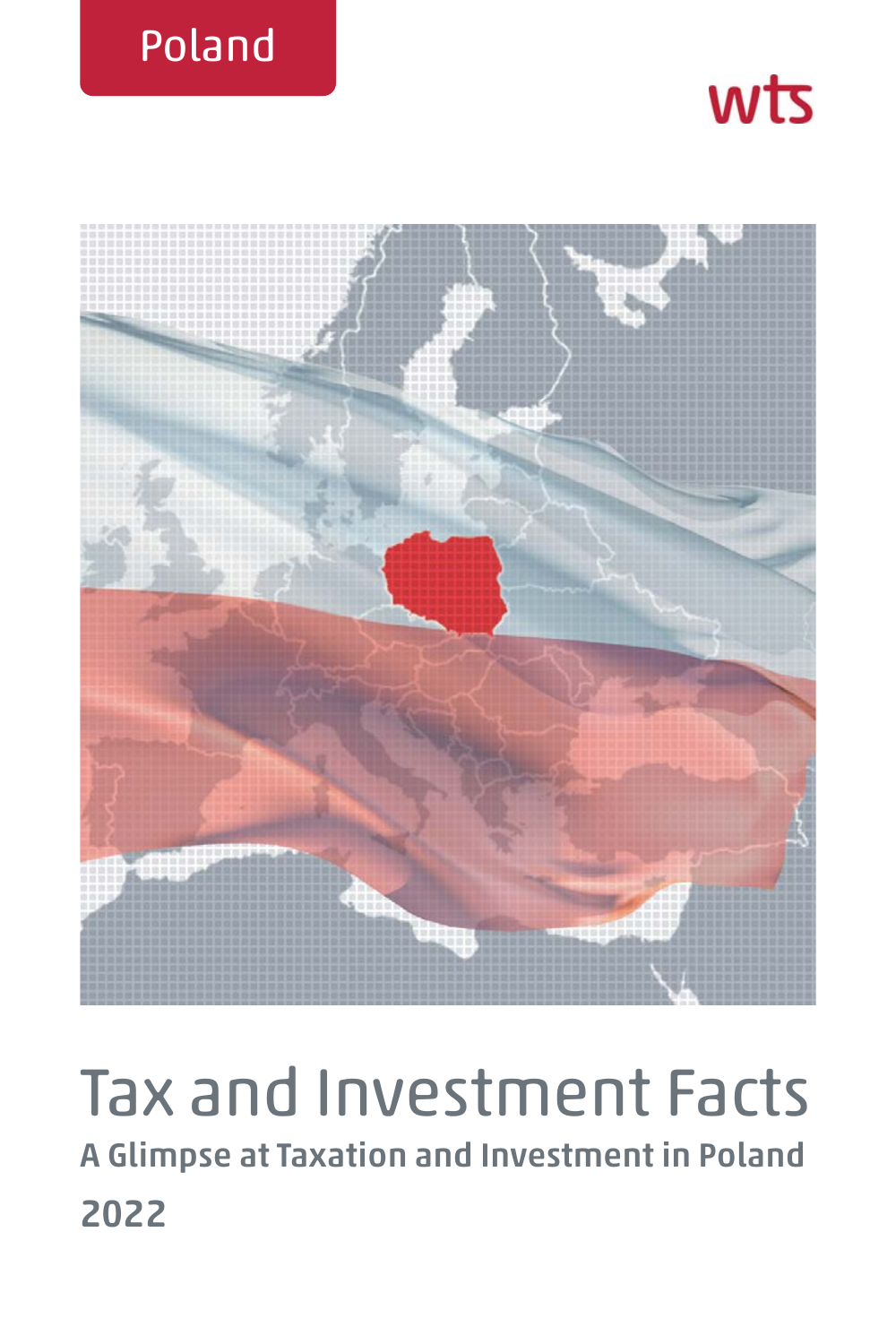### **WTS&SAJA Sp. z o.o. Poland**

WTS&SAJA Sp. z o.o. has been in the market since 2004 and is the exclusive member firm of WTS Global in Poland. With entrepreneurial spirit, our top advisers strive to predict business trends and assess their impact on corporate tax policies. Our mission is to deliver practical end-to-end tax solutions geared towards achieving our clients' business objectives. Our fully-fledged tax service portfolio includes:

- » Personal income tax
- » Corporate income tax
- » Expatriate compliance
- » VAT and excise duty
- » Transfer pricing
- » Standard Audit File for Tax (SAF-T)
- » General tax compliance
- » Tax reviews
- » Audits and litigation

WTS&SAJA Sp. z o.o. boasts expert tax advisers with a wealth of experience working on and coordinating complex tax projects, both in Poland and globally.

**Contact in Poland** Magdalena Saja

Managing Partner office@wtssaja.pl +48 61 643 45 50

WTS&SAJA Sp. z o.o. is a member of WTS Global for Poland.



### **Table of Contents**

| 1. Ways of Doing Business / Legal Forms of Companies       | 4  |
|------------------------------------------------------------|----|
| 2. Corporate Taxation                                      | 9  |
| 3. Double Taxation Agreements                              | 24 |
| 4. Transfer Pricing                                        | 25 |
| 5. Anti-avoidance Measures                                 | 30 |
| 6. Taxation of Individuals / Social Security Contributions | 32 |
| <b>7. Indirect Taxes</b>                                   | 36 |
| 8. Inheritance and Gift Tax                                | 39 |
| 9. Wealth Tax                                              | 40 |
| 10. Other Taxes / Reporting Obligation                     | 41 |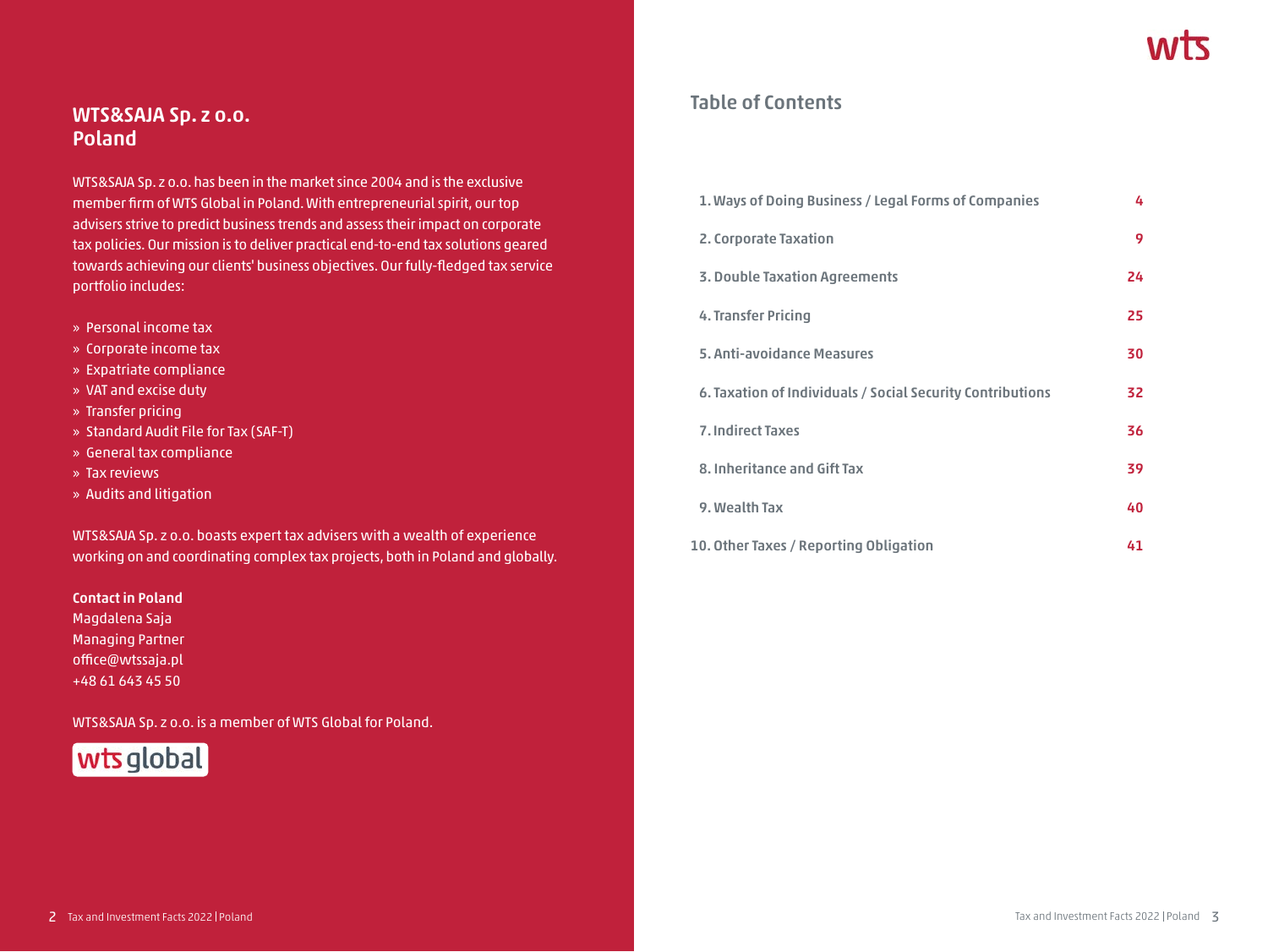## **1. Ways of Doing Business / Legal Forms of Companies**

Business activity in Poland can be conducted in forms similar to those found in other European countries. Polish law stipulates the principle of freedom of business. This means that anyone has equal rights in undertaking a business activity of their choosing.

Business in Poland may be conducted in the following forms:

- **→** companies
	- **»** limited liability company
	- **»** joint-stock company
	- **»** simple joint-stock company
- **→** partnerships
	- **»** registered partnership
	- **»** limited liability partnership
	- **»** limited partnership
	- **»** limited joint-stock partnership
- **→** sole proprietorship
- **→** general partnership
- **→** branch office of a foreign company

#### **Limited liability company (spółka z ograniczoną odpowiedzialnością, sp. z o. o.)**

- **→** The most popular form of business activity, preferred for smaller-scale businesses.
- **→** This company type needs to be registered in the National Court Register (KRS) and have "spółka z ograniczoną odpowiedzialnością" or "sp. z o. o." as part of the name.
- **→** Needs up to one month to register.
- **→** Has legal personality.
- **→** Can be formed by natural persons, legal persons or organisational units without legal personality to which applicable laws have granted legal capacity.
- **→** The minimum share capital is PLN 5,000 (EUR 1,167) and needs to be fully paid prior to registration.
- **→** Shareholders have the right to participate in distributable profit in proportion to the number of their shares.
- **→** Company is liable for corporate income tax (CIT at the rate of 19%) and, where applicable, VAT.

#### **Joint-stock company (spółka akcyjna, S.A.)**

- **→** A joint-stock company is a popular form for larger-scale businesses.
- **→** Usually joint ventures with many shareholders.
- **→** Supervision over the company's business is carried out only by the supervisory board.
- **→** Needs to be registered in the National Court Register (KRS) and have "spółka akcyjna" as part of the name.
- **→** Needs up to one month to register.
- **→** Has legal personality.
- **→** Can be formed by natural persons, legal persons or organisational units without legal personality to which applicable laws have granted legal capacity.
- **→** The minimum share capital is PLN 100,000 (EUR 23,347) and the minimum nominal value of a share is PLN 0.01.
- **→** The company's share capital is divided into shares of equal nominal value, in proportion to the number of shares.
- **→** Joint-stock companies are liable for corporate income tax (CIT at the rate of 19%) and, where applicable, VAT.

#### **Simple joint-stock company (prosta spółka akcyjna, P.S.A.)**

- **→** A new type of company since 1 June 2021.
- **→** This company type needs to be registered in the National Court Register (KRS) and have "prosta spółka akcyjna" or "P.S.A." as part of the name.
- **→** The articles of association must be notarised.
- **→** Has legal personality.
- **→** Can be formed by natural persons, legal persons or organisational units without legal personality to which applicable laws have granted legal capacity.
- **→** Minimum share capital is 1 PLN.
- **→** Share capital isn't described in the articles of association.
- **→** Shares have no nominal value.
- **→** Shares need to be fully paid within 3 years of company registration.
- **→** Shareholders have the right to participate in distributable profits in proportion to the number of their shares.
- **→** Company is liable for corporate income tax (CIT at the rate of 19%) and, where applicable, VAT.

#### **Registered partnership (spółka jawna, sp. j.)**

- **→** A registered partnership is a popular form of small-scale business activity conducted by at least 2 entities.
- **→** Needs to be registered in the National Court Register (KRS) and the business name should contain the surname or business name of at least one of the partners and the additional designation of the legal form "spółka jawna".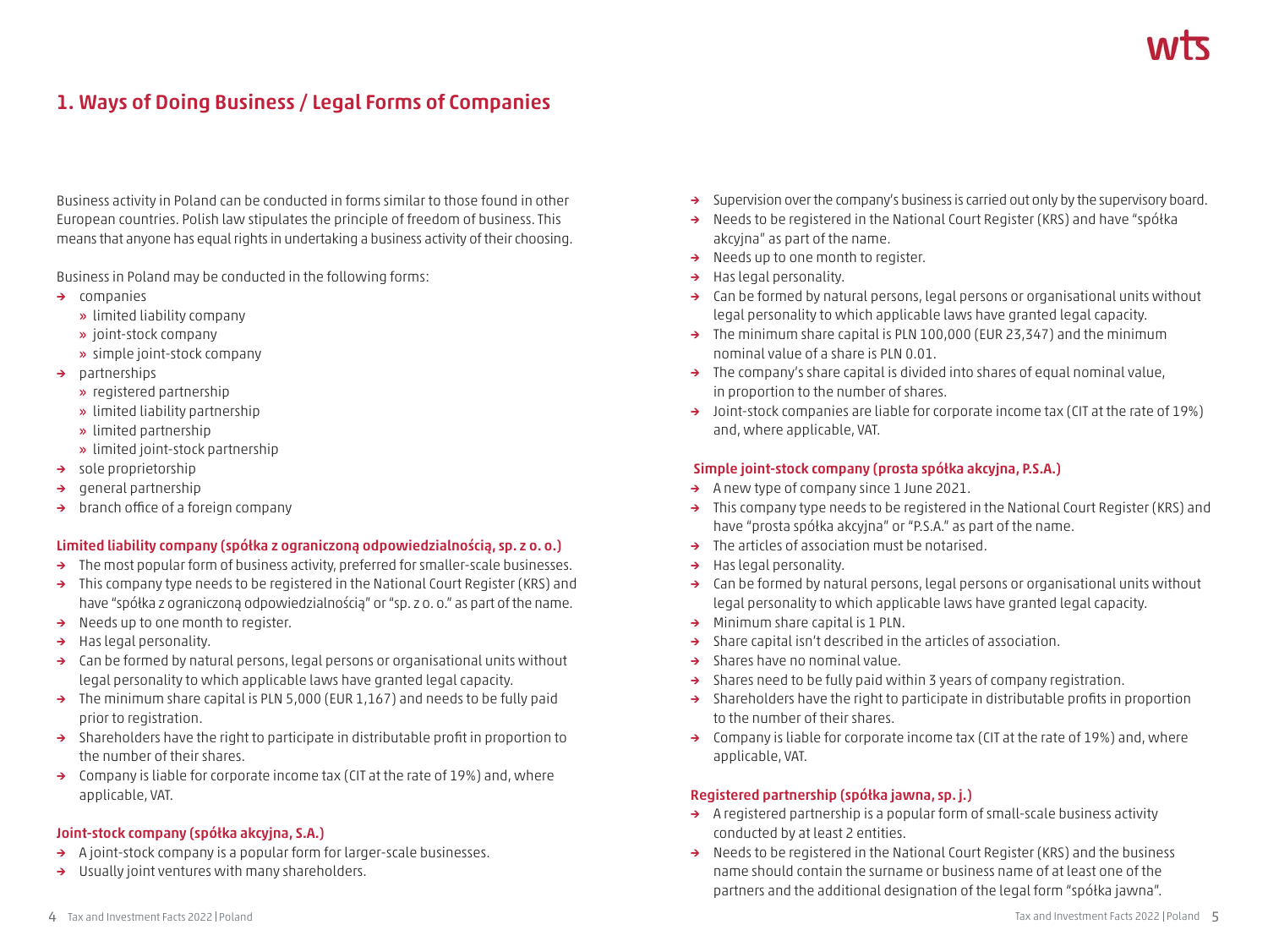- **→** Needs up to 3 weeks to register.
- **→** Must have at least 2 founders who are natural persons, legal persons or organisational units without legal personality to which applicable laws have granted legal capacity.
- **→** Has no legal personality but does have legal capacity and capacity to sue and be sued.
- **→** No minimum capital requirement.
- **→** No income tax. Income tax applies to individual partners, in case at least one partner is a corporate entity may be liable for corporate income tax (if certain conditions are met).
- **→** Liable for VAT, where applicable.

#### **Limited liability partnership (spółka partnerska, sp. p.)**

- **→** Reserved for freelance professionals.
- **→** Needs to be registered in the National Court Register (KRS) and the business name should contain the surname of at least one of the partners, the additional designation of "i partner" (and partner) or "i partnerzy" (and partners) and the name of the profession.
- **→** Needs up to 3 weeks to register.
- **→** At least 2 natural persons who have the right to practise specified freelance professions.
- **→** Has no legal personality but does have legal capacity and capacity to sue and be sued.
- **→** No minimum capital requirement.
- **→** A partner's interest in the partnership's capital corresponds to the amount of the actual contributions made.
- **→** No income tax. Income tax applies to individual partners.
- **→** Liable for VAT, where applicable.

#### **Limited partnership (spółka komandytowa, sp. k.)**

- **→** For any scale of business.
- **→** Needs to be registered in the National Court Register (KRS) and the business name should contain the surname of at least one of the general partners and the additional designation of "spółka komandytowa" (limited partnership).
- **→** Needs up to 3 weeks to register.
- **→** Must have at least 2 founders who are natural persons, legal persons or organisational units without legal personality to which applicable laws have granted legal capacity.
- **→** Has no legal personality but does have legal capacity and capacity to sue and be sued.
- **→** No minimum capital requirement.
- **→** There are 2 kinds of partners:
	- **»** at least one general partner with unlimited liability
	- **»** at least one limited partner whose liability is limited by an amount specified in the partnership agreement
- **→** Liable for corporate income tax since 1 January 2021 (CIT at the rate of 19%) and, where applicable, VAT.

#### **Limited joint-stock partnership (spółka komandytowo – akcyjna, S.K.A.)**

- **→** For business partners wishing to protect their partnership against hostile takeovers.
- **→** Needs to be registered in the National Court Register (KRS) and business name should contain the surname or business name of at least one of the general partners and the additional designation of "spółka komantytowo-akcyjna" (limited joint-stock partnership).
- **→** Needs up to 3 weeks to register.
- **→** At least one general partner (natural or legal person or organisational unit without legal personality to which applicable laws have granted legal capacity) and at least one shareholder (natural or legal person or organisational unit without legal personality to which applicable laws have granted legal capacity).
- **→** Has no legal personality but does have legal capacity and capacity to sue and be sued.
- **→** Minimum share capital is PLN 50,000 (EUR 11,674).
- **→** Liable for CIT at a rate of 19%.
- **→** Liable for VAT, where applicable.

#### **Sole proprietorship**

- **→** The simplest business structure.
- **→** Requires only one individual person.
- **→** A popular form of smallest-scale business as the owner is liable for all debts.
- **→** The business and the business owner are seen as one entity by the law.
- **→** Needs to be registered. An internet registration is available to do one-day registration.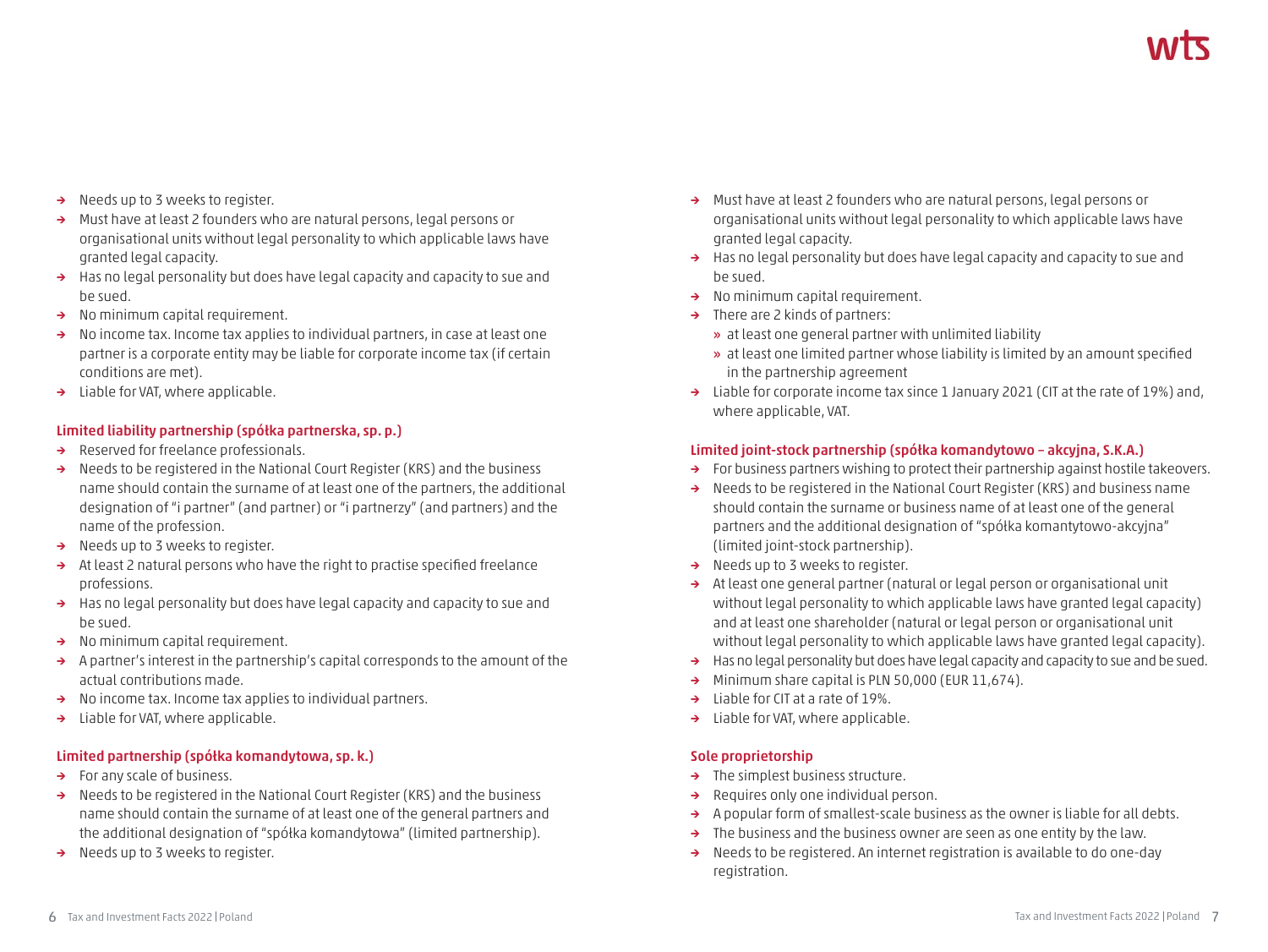### **2. Corporate Taxation**

- **→** The business name has to include an individual's name. An additional fictious name is allowed.
- **→** Liable for:
	- **»** personal income tax at a rate of 19% (with some other forms of taxation available to choose)
	- **»** social security contribution (with rate depends upon chosen form of taxation)
	- **»** VAT, where applicable

#### **General partnership (spółka cywilna, s.c.)**

- **→** General partnership is not an entity neither company nor partnership. It is only an agreement between at least 2 partners (regardless of they are a legal entities or individuals) who plan to conduct business and share the profits.
- **→** Usually it is an extension of sole proprietorship. Sometimes chosen to undertake particular joint venture.
- **→** Each partner bears joint and several liability for each partner's debts.
- **→** No need to register in the National Court Register (KRS).
- **→** Each partner is liable for it's own personal or corporate tax according to its profit share.
- **→** Liable for VAT, where applicable. In this case, it needs needs to be registered for VAT purpose.

#### **Branch office of a foreign business (oddział w Polsce)**

- **→** Includes the original name of the foreign parent, a Polish translation of the parent's legal status and the additional words "oddział w Polsce" (branch in Poland).
- **→** Is not a separate entity and does not have legal personality, legal capacity, or capacity to sue and be sued.
- **→** The foreign parent is represented in the branch by an authorised person and has all of the aforesaid capacities.
- **→** No minimum capital requirement.
- **→** The foreign parent is the founder.
- **→** No need to register in the National Court Register (KRS).
- **→** Has the same liability as its parent.

In Poland, the income of the following types of company is subject to taxation with corporate income tax (CIT):

- **→** joint-stock company also those in the process of being incorporated;
- **→** simple joint-stock company also those being incorporated;
- **→** limited liability company also those being incorporated;
- **→** limited joint-stock partnership
- **→** limited liability partnership
- **→** general partnership if:
	- **»** the partners are not exclusively natural persons, and
	- **»** the partnership does not submit to the head of the appropriate tax office:
		- **-** before the beginning of the fiscal year, information about entities liable for corporate or personal income tax which hold, directly or through entities that are not liable to personal income tax, the rights to share in the profits of the company, or
		- **-** an update of the information referred to in the paragraph above within 14 days from the date of changes among taxpayers, or
		- **-** the information referred to in the point above within 14 days of the registration date of the general partnership – in the case of a newly formed general partnership and a general partnership created as a result of the transformation of another company.

Unincorporated organisational units (except for some unincorporated partnerships) are also subject to CIT.

### **2.1. Applicable Taxes / Tax Rates**

The basic CIT rate in Poland is 19%.

Preferential CIT tax rate of 9% is applicable to taxpayers whose revenues earned in the previous fiscal year did not exceed EUR 2,000,000 and who are:

**→** small taxpayers – sales revenue including VAT did not exceed EUR 2,000,000 in previous fiscal year, or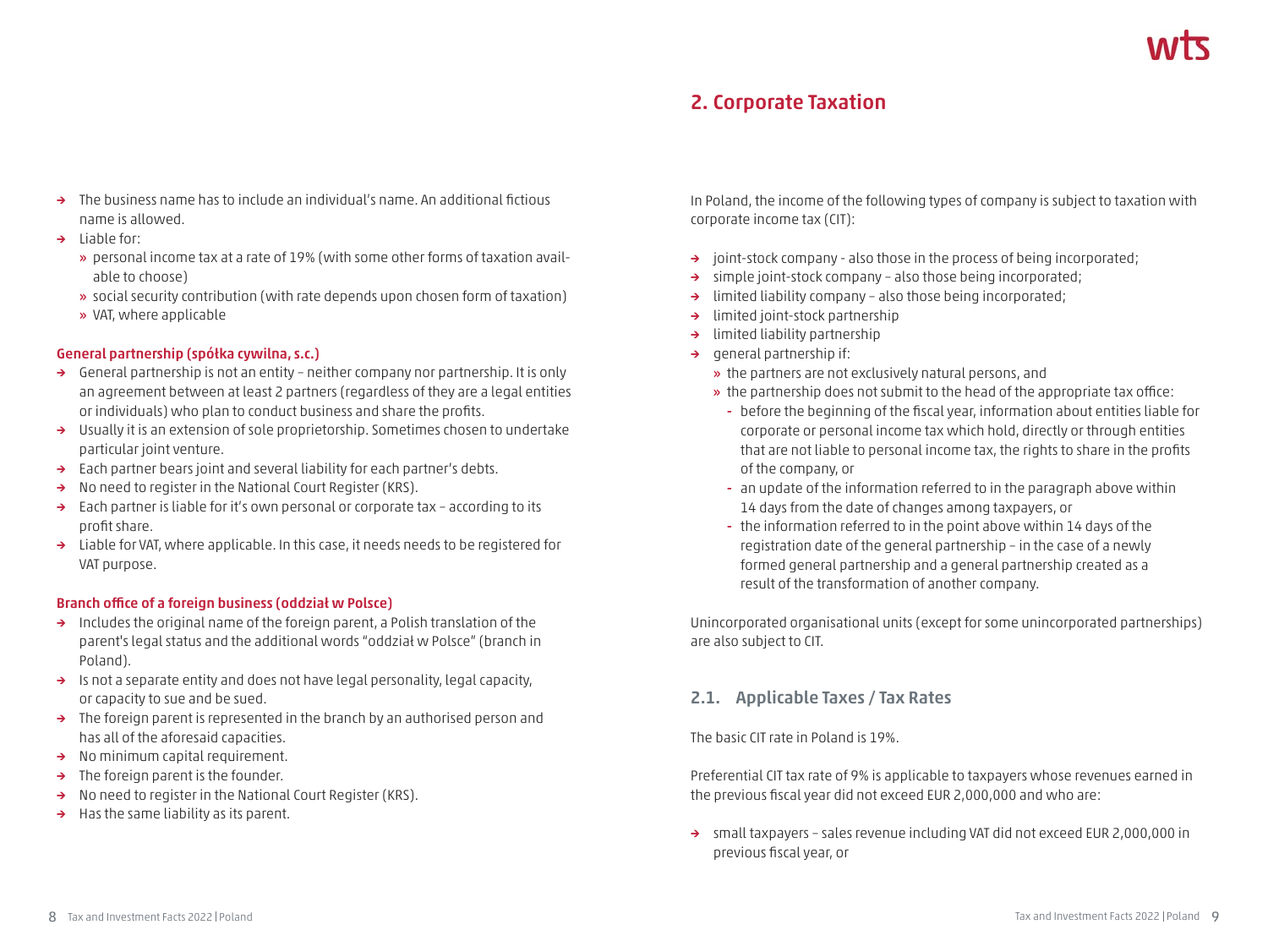**→** start-ups – in the fiscal year when they started business.

Other rates may be applicable in the case of payments subject to withholding tax (20%, 10%, other tax rate provided by double taxation treaty).

#### **2.2. Resident Companies**

As a rule, the entire income of resident taxpayers (those with their registered office or place of management in the territory of Poland) is subject to taxation in Poland, irrespective of where the income is earned. There are certain exemptions, provided the requirements set forth in the Polish CIT Act are satisfied.

#### **2.2.1. Computation of Taxable Income**

Companies must maintain accounting records in such a way as to enable the calculation of income (loss), the taxable amount and the tax due in a given tax year. They must also maintain tangible and intangible asset records containing information required to calculate depreciation.

As of 2019 there are 2 revenue sources in Poland:

- **→** capital gains include revenues from dividends, sale of shares, restructuring, contributions in-kind, resale of receivables, sale or lease of certain intangibles (licences, IP rights, commercial property, know-how); certain exemptions apply
- **→** other revenues (general business activity)

As a rule, CIT applies to income computed as a sum of the incomes from the 2 sources. Income in each source is the positive difference between tax revenue and taxdeductible expenses in a tax year. If tax-deductible expenses exceed revenue, the balance is a loss. There are some non-taxable revenue items and non-tax-deductible expenses that are not taken into account when determining taxable income. Tax losses from one source may not be utilised with income from the other source.

There are some items that may be deducted from taxable income like donations (strict conditions have to be met) and R&D expenses.

### **2.2.2. Taxation of Dividends**

Dividend repatriation is subject to withholding tax in Poland. As a rule, this dividend tax amounts to 19% of the revenue. In the case of a dividend payment for a foreign company, a lower rate may be provided by the applicable double tax treaty (some formal conditions have to be satisfied).

There is also an exemption from taxation if the following conditions are met:

- **→** dividend is paid by a company that is a CIT-payer and a tax resident of Poland
- **→** the dividend income is earned by a company whose entire income, irrespective of where it is earned, is subject to income tax in Poland or in a Member State of the EU or of the EEA, other than Poland
- **→** the company which earns the dividend has directly held no less than 10% of the payer's share capital for an uninterrupted period of 2 years
- **→** the company which earns the dividend is not exempt from tax on its world-wide income

The tax exemption does not apply if:

- **→** the dividend income is obtained due to the conclusion of a contract or the making of any other legal act, or several related legal acts, whose main or one of the main objectives was to obtain exemption from income tax in this respect and the only result of getting this exemption is the elimination of the double taxation of income (revenue), and
- **→** the activities referred to above have no real character.

A contract or other legal act has no real character if it is not carried out for legitimate economic reasons.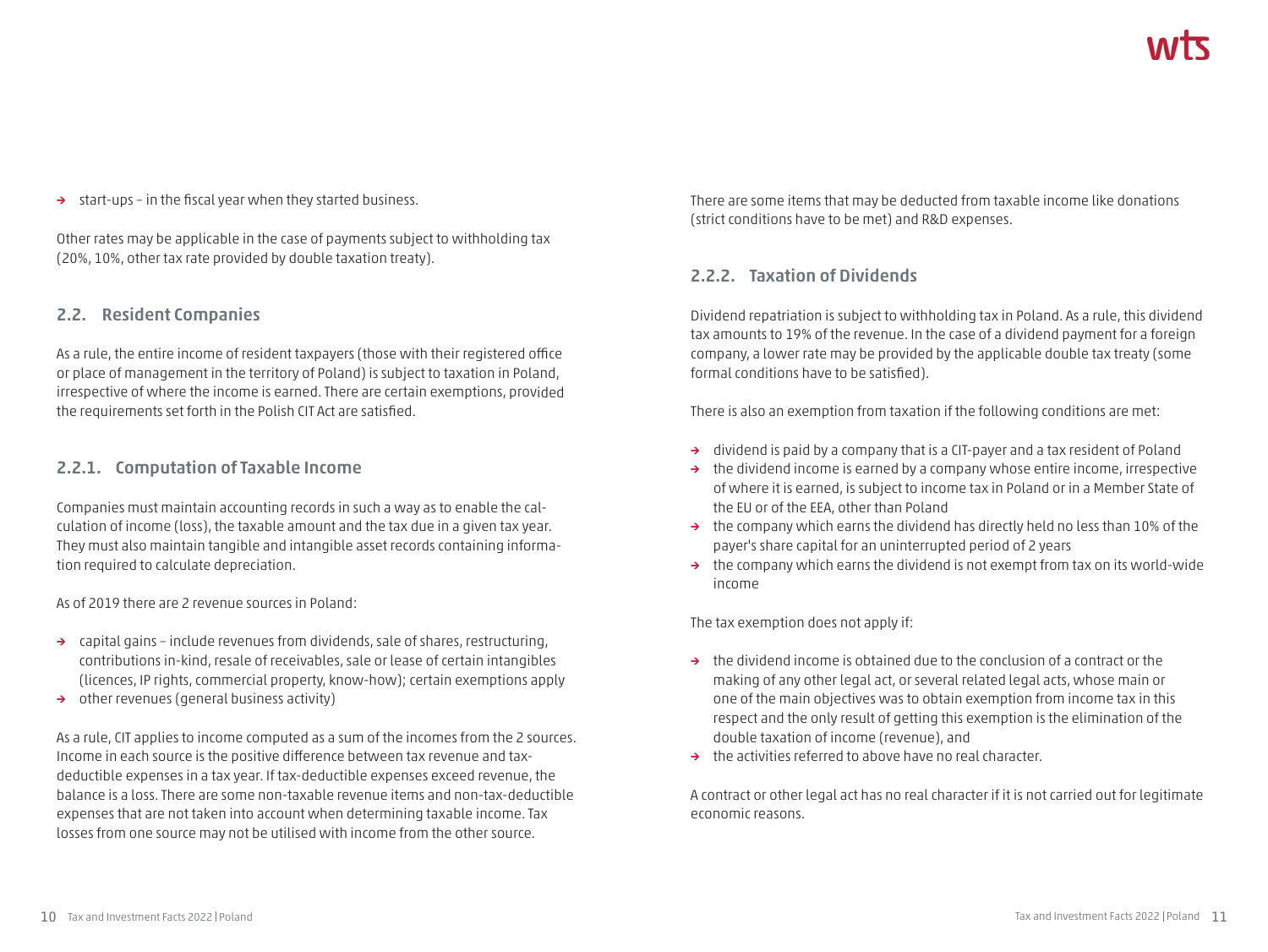### **2.2.3. Capital Gains and Losses (Including Capital Gains and Losses from Sales of Shares)**

Revenues and costs related to capital transactions are separated from other business incomes and costs (capital gains). Capital gains realised by a Polish company are subject to CIT at the standard rate of 19%. This includes capital gains on the sale of shares. When a taxpayer suffers a loss in a tax year due to revenues and costs of capital transactions, the loss may be carried forward, but may only be utilised with incomes realised in the same source (capital gains). The carry forward is granted for a maximum period of 5 years. The annual amount deductible cannot exceed 50% of the total loss. Additionally, starting from 2019 the tax loss for a given year may be deducted in the first year in which it is deducted, up to a maximum amount of PLN 5,000,000 (EUR 1,089,325). The remaining part may be deducted in the following years according to the general rules.

### **2.2.4. Depreciation / Capital Allowances**

Assets that are subject to depreciation are property or shared property of a taxpayer. Assets are depreciable provided that their expected service life is longer than one year and they are used by the taxpayer for the purposes of its business activities, or handed over to a third party under a hire, rental or lease agreement.

Depreciable assets include tangibles such as buildings, structures, machines, vehicles, investments in foreign fixed assets, and buildings and structures built on another's land, as well as intangibles, including proprietary rights such as licenses, copyrights, industrial property rights, know-how, goodwill, and R&D. Only acquired intangible assets are depreciable.

Some tangibles and intangibles are not depreciable. These are, among others, land and perpetual usufruct of land.

There are various methods of depreciation that taxpayers may choose from:

- **→** the straight-line method according to the depreciation schedule of rates, which, however, may be increased or reduced
- **→** in accordance with dedicated rates for used or improved fixed assets
- **→** the reducing-balance method providing a variable base for depreciation

Example rates from the depreciation schedule:

- **→** buildings: 1.5% 10%
- **→** structures: 2.5% 20%
- **→** plant and machinery: 7% 30%

In the case of intangibles, the period of amortisation cannot be shorter than the legally specified number of months, e.g. 24 months for computer software licenses (sub-licenses) and for copyrights.

### **2.2.5. Loss Carry Over (Including Potential Loss of Tax Loss Carry Forward in Case of Restructuring)**

A loss carry forward is granted for a maximum period of 5 years. The annual amount deductible cannot exceed 50% of the total loss. Starting from 2019 the tax loss for a given year may be deducted in the first year in which it is deducted, up to a maximum amount of PLN 5,000,000 (EUR 1,089,325). The remaining part of the loss may be deducted in the following years according to the general rules.

A loss incurred by a business which is transformed into (except for transformation of a company into another type of company), merged with or taken over by another entity, or is dissolved, is not taken into account when determining taxable income.

The tax loss from one revenue source (capital gains or other revenues) may only be utilised with income realised in the same source.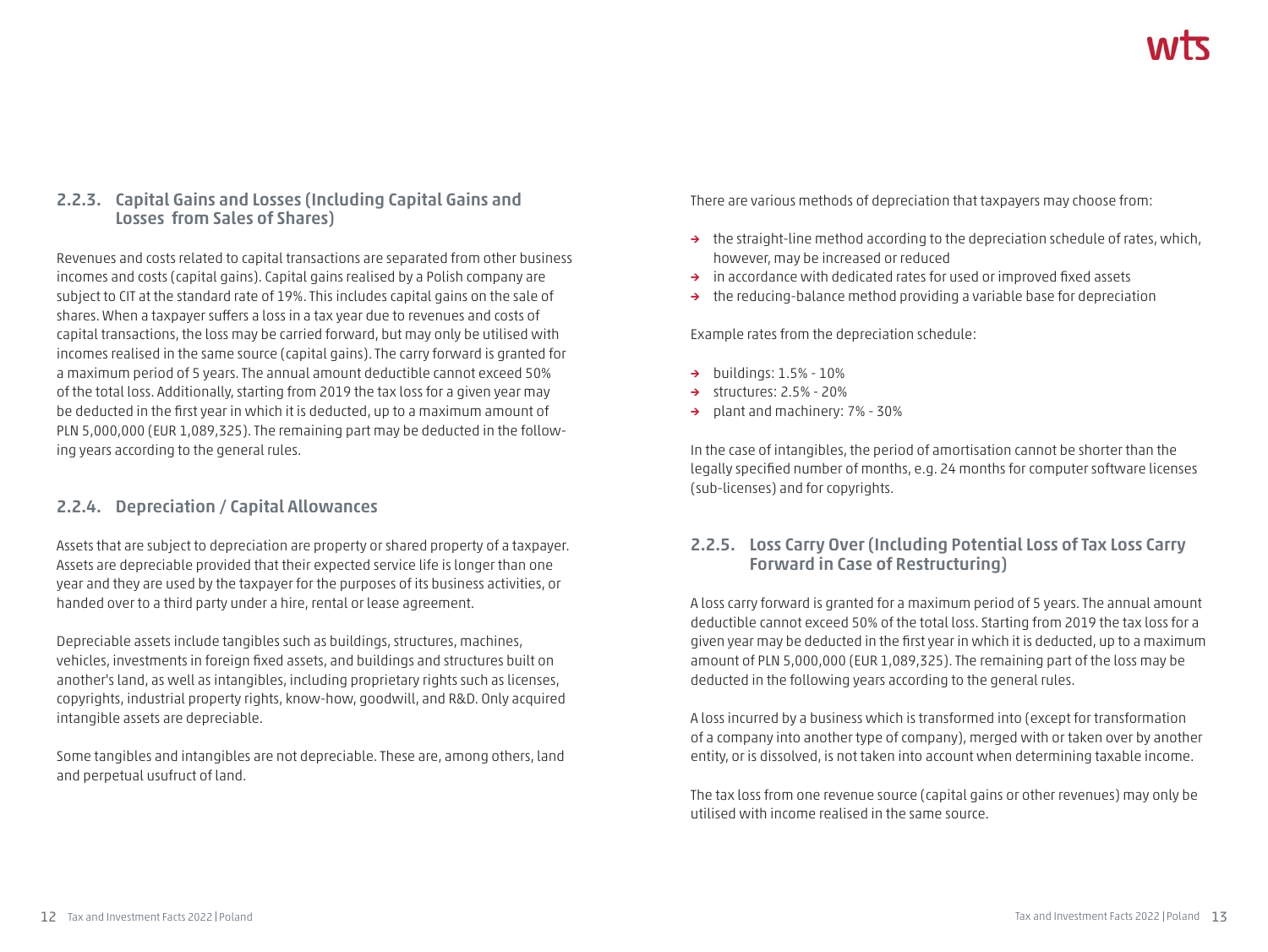### **2.2.6. Group Taxation**

In order to form a tax group for CIT purposes, certain quite restrictive requirements have to be satisfied:

- **→** only joint-stock companies, simple joint-stock companies and limited liability companies which are tax residents of Poland are allowed to form a group
- **→** the average share capital must not be lower than PLN 250,000 (EUR 54,466)
- **→** minimum holding requirement of 75% owned by the parent company
- **→** subsidiaries do not hold any shares in the share capital of other companies in the group
- **→** the companies do not have outstanding tax liabilities qualifying as government revenue
- **→** the group agreement must be in writing
- **→** the minimum period for joint tax compliance is 3 years

Taxable income for the group is calculated by combining the incomes and losses of all group members. No transfer pricing regulations apply to a tax group.

Furthermore, as of 1 July 2022 it will also be possible to form groups for VAT purposes.

### **2.2.7. Relief from Double Taxation (Tax Credit / Tax Exemption)**

Where no double tax treaty applies, income earned by Polish resident taxpayers outside Poland is combined in their tax return for the same tax year with the income earned in Poland. The amount equivalent to the foreign tax paid is deducted from the Polish tax due on the aggregate income. However, the deducted amount must not exceed the part of the tax calculated before deduction that is commensurate with the income earned in the other country.

Where a double tax treaty concluded by Poland applies, the treaty method shall be used.

#### **2.2.8. Incentives**

#### **Special enterprise zones**

A special enterprise zone (SEZ) is a specific uninhabited area in Poland where business may be conducted on preferential terms. To obtain state aid in a SEZ, the investor needs a business franchise issued by a SEZ manager on behalf of the minister competent for matters of the economy. There are currently 14 special enterprise zones in Poland.

Investors doing business in SEZs may obtain state aid:

- **→** by way of support for new projects
- **→** by way of support for creating new jobs

The maximum state aid for supporting new projects is a specified percentage of eligible project expenditures, depending on the region in which the project is located.

Eligible project expenditures are the following expenses, less VAT and excise if deductible under other laws:

- **→** purchase of land or the right to its perpetual use
- **→** purchase or manufacture of fixed assets, provided that they are the taxpayer's property in accordance with other laws
- **→** development or modernisation of existing fixed assets
- **→** purchase of intangible assets by transferring technology through the acquisition of patent rights, licenses, know-how or unpatented technical knowledge
- **→** acquisition of assets that are hired or leased (land, building, structure) for at least 5 years (3 years for small and medium-sized enterprises),

provided that the expenses have been incurred during the term of the franchise on a project within the SEZ.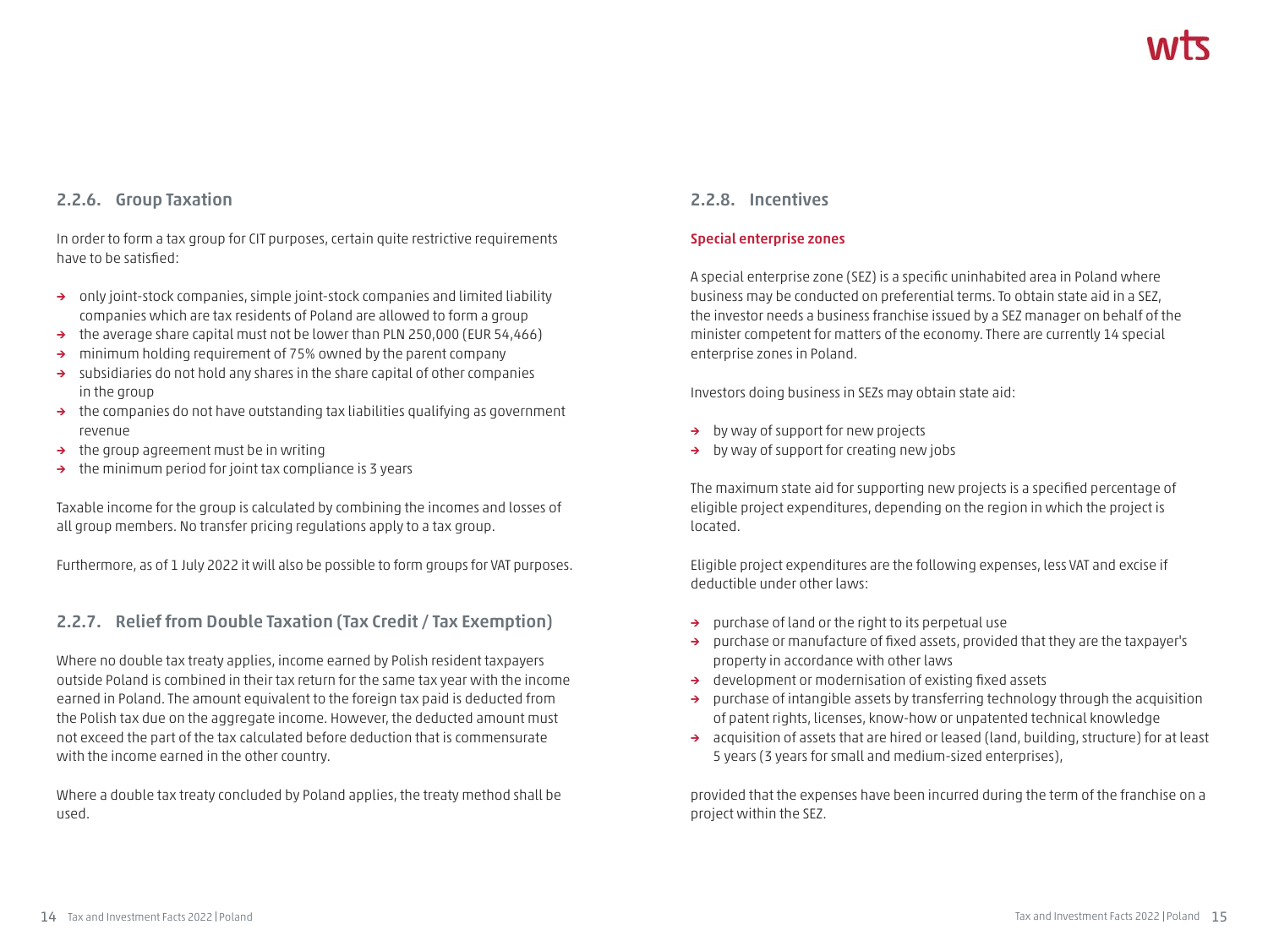The maximum job creation relief is a specified percentage of biannual labour costs for the new hires, such labour costs including:

- **→** gross pay, and
- **→** obligatory charges related to employment,

as incurred by the undertaking from the hiring date.

The actual mechanism for the reimbursement is that the investor enjoys income tax relief until the total tax savings equal the amount of the aid (as long as the SEZ exists).

No new SEZ business franchises are available for businesses. However, they can apply for a decision supporting a new investment within the Polish Investment Zone (see below).

#### **Polish Investment Zone**

The Polish Investment Zone was introduced into the Polish legal system in 2018 under the New Investments (Support) Act. This Act replaces the previous public aid mechanism for investors in special economic zones (see above).

The Polish Investment Zone is an incentive scheme which provides tax relief for new investments. It can be used throughout Poland.

Support is granted in the form of CIT or PIT exemption in return for completion of a new investment project.

The income tax exemption limit is calculated as a percentage of:

- **→** the cost of the new investment project (capital expenditure), or
- **→** 2-year cost of employing new employees.

The public assistance percentage depends on the size of the business and the chosen location. The exemption limit varies from 10% to 70% depending on the location of the project in Poland.

The reduced tax is available to the taxpayer for 10, 12 or 15 years or until the exemption limit is used. The number of years depends on the chosen location.

#### **Research and development expenses**

Expenses for R&D activities are tax-deductible costs according to standard rules of recognising tax-deductible costs. This incentive also allows taxpayers to deduct a specified percentage of R&D expenses (eligible costs) from their taxable income.

The following expenses related to R&D activities are considered eligible costs:

- **→** salaries and employee contributions relating to employees involved in R&D activities
- **→** purchase of materials directly related to R&D activities
- **→** expert advice, opinions, consultancy and the like, as well as the acquisition of specific research results, purchased from qualifying entities
- **→** use of research equipment exclusively in R&D activities
- **→** depreciation of tangible and intangible assets used in R&D activities with the exception of passenger cars and buildings, structures and premises which are separately owned
- **→** costs incurred by micro, small or medium-sized enterprises for obtaining and maintaining a patent, utility model or industrial design

The amount of eligible costs that may be deducted from taxable income shall not exceed:

- **→** 200% of the total amount of eligible costs in the case of micro, small or mediumsized enterprises which have the status of a research and development centre
- **→** 100% of the total amount of eligible costs for obtaining and maintaining a patent, utility model or industrial design, and 200% of the total amount of other eligible costs in the case of other taxpayers which have the status of a research and development centre
- **→** in the case of all other taxpayers:
	- **»** 200% of labour costs
	- **»** 100% of other eligible costs excluding costs of registering a patent, utility model, or industrial design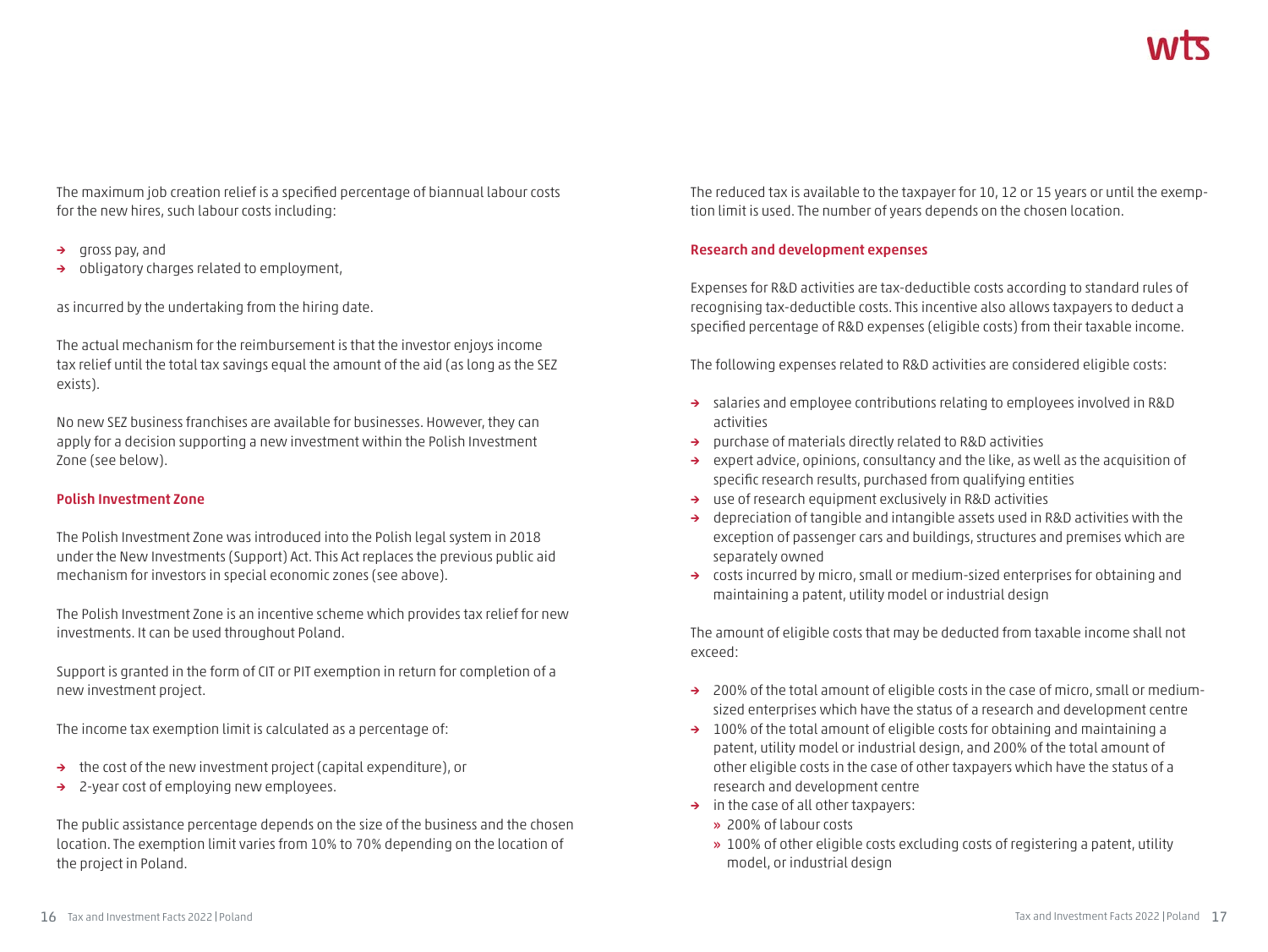#### **IP Box**

IP Box regulations have been implemented in Poland from 2019. IP Box is a preferential form of taxation for businesses that generate income from commercialising intellectual property (IP) rights they have developed. The preferential CIT rate is 5%.

The list of IP rights subject to the IP Box is closed-ended and generally includes industrial property rights of a technical character (excluding trademarks) and software copyrights (but not other copyrights). The IP rights are patents, supplementary protection certificates for inventions, utility models, industrial designs, integrated circuit topographies, supplementary protection certificates for patents involving medicinal products or plant protection products, registered medicinal rights, software rights. These rights must be legally protectable.

The law provides for a list of profits from IP rights which are subject to the IP Box. These profits must be generated by IP royalties (license fees), sale of IP, IP included in the sale price of products or services, damages for infringement of IP, if awarded in litigious proceedings, including arbitration.

The value of income subject to the preferential 5% CIT rate is calculated according to the specific formula.

Businesses that apply the preferential 5% CIT rate on income from qualifying IP rights are obliged to record each IP right separately for accounting purposes and ensure that their accounting records enable them to determine profit/loss on each IP right. If a taxpayer's accounting records are not sufficient to enable them to determine profit/loss on IP rights, they have to pay the tax at the standard rate of 19%.

### **2.3. Non-Resident Companies**

In the case of taxpayers who do not have their registered office or place of management in Poland, only the income earned by them in the territory of Poland is subject to taxation in Poland. This also includes income (profits) from their Polish-based permanent establishments. In order to establish the appropriate tax treatment of the particular case, the provisions of a relevant double tax treaty should be applied.

### **2.3.1. Concept of Permanent Establishment / Doing Business**

According to Polish CIT regulations, taxpayers who do not have their registered office or place of management in Poland are taxed only on income generated on Polish territory. This also includes income (profits) from their Polish-based permanent establishments (PE).

According to the Polish CIT Act, a PE means:

- **→** a permanent agency used by an entity whose registered office or place of management is located in the territory of one state to perform all or part of its activities in the territory of another state, in particular a branch, a representative office, a factory, a workshop or a natural resource extraction site
- **→** a construction site, construction, assembly or system operated in the territory of one state by an entity that has its registered office or place of management in the territory of another state
- **→** a person who acts in the territory of one state for and on behalf of an entity that has its place of management in the territory of another state, if he is authorised to conclude agreements on behalf of that entity and actually exercises that authority,

unless otherwise provided for in a double tax treaty to which Poland is a party.

### **2.3.2. Withholding Taxes**

Some kinds of revenue earned in Poland by non-resident taxpayers are subject to withholding tax (WHT). These are, for example:

- **→** interest, copyrights and related rights, trademarks, know-how, use or right to use an industrial device, including means of transport, a commercial device or a scientific device – 20%
- **→** advisory services, accounting services, market research services, legal services, advertising services, management and control, data processing, personnel recruitment services, guarantees and sureties and similar services – 20%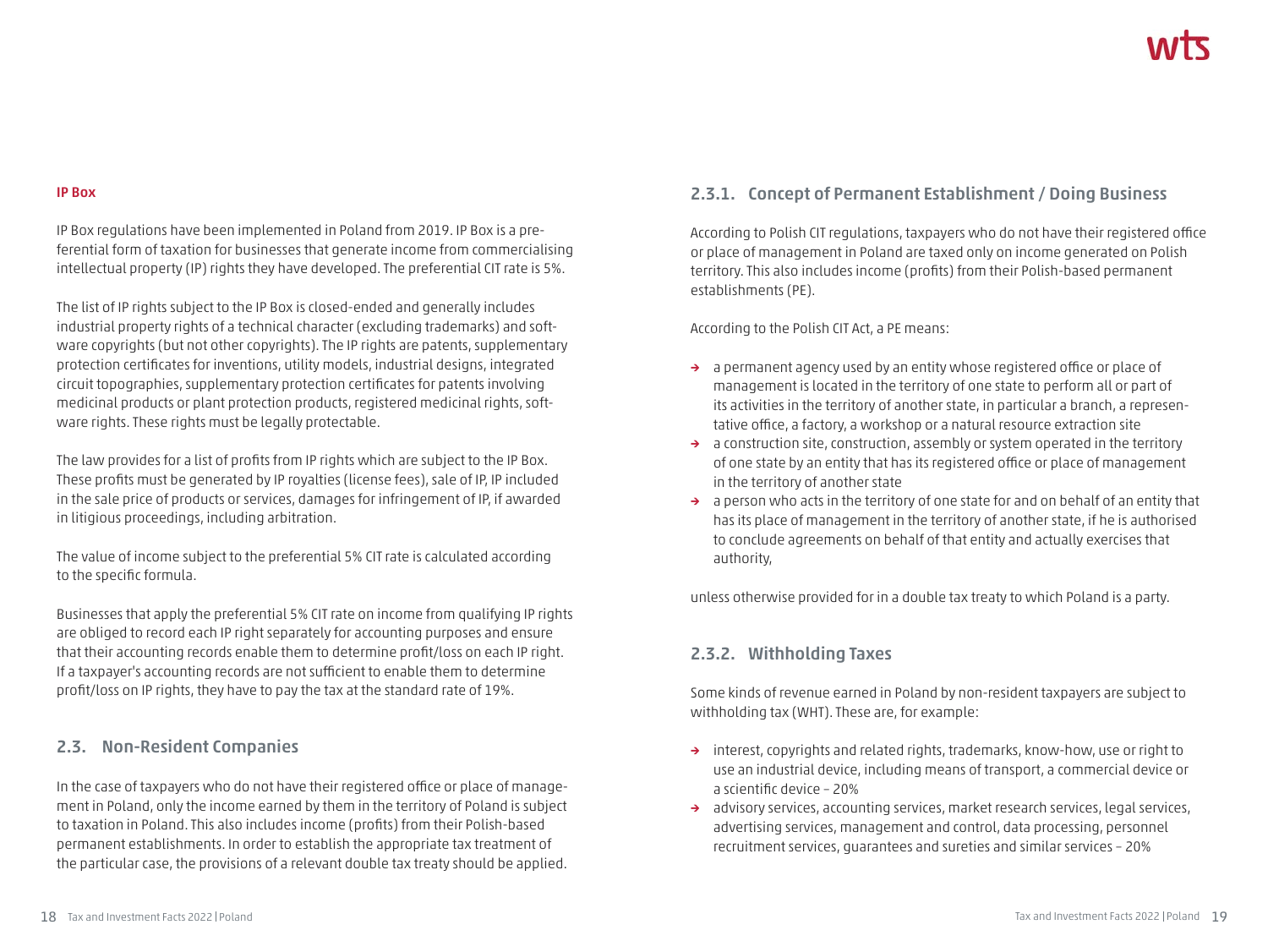**→** fees due for transport of cargo or passengers from Polish ports by foreign commercial sea transport companies and income earned in Poland by foreign air transport companies – 10%

A lower rate or exemption may be provided for in the applicable double tax treaty. In the case of payments related to items mentioned in the first bullet point, an exemption is possible under conditions specified in the CIT Act (Poland implemented the EU Interest and Royalty Directive).

Also, dividend repatriation (both for residents and non-residents) is subject to withholding tax in Poland. The taxation of dividends is described in point 2.2.2.

As of 2022 there are new and very strict regulations on WHT collection in Poland. The general rule is that the preferential rules of WHT collection (according to DTT or EU Directives) on payments made by Polish entities to foreign taxpayers may be applied, provided the Polish remitter has diligently verified that all conditions specified in the relevant provisions have been met (and a valid certificate of residence is available).

For payments subject to WHT under the Polish CIT Law which exceed PLN 2,000,000 (EUR 435,730) in relation to one foreign entity during one fiscal year, the Polish entity must collect WHT at the standard rate specified in the Polish CIT law (which in most cases is 20%). Then the foreign entity may apply to the Polish tax authorities for a refund of this WHT. If the WHT was effectively financed by the Polish entity, the Polish entity may apply for the refund under certain conditions (there must be a special clause in the agreement confirming that the WHT will be financed by the Polish entity).

In the above cases the WHT may not be collected by the Polish entity under the following conditions:

**→** the Polish entity or foreign taxpayer hold an official individual opinion issued by the Polish tax authorities which confirms the possibility of exemption from WHT or the application of a reduced tax rate under the relevant DTT or non-

collection of tax in accordance with such DTT (the opinion is valid for 3 years) – this option applies to exemptions based on EU Directives related to dividends, interest, royalties and to exemptions and lower tax rates based on relevant DTT, or

- **→** members of the management board of the Polish entity file confirmation with the Polish tax authorities that all the conditions to apply preferential rules on WHT under the relevant provisions (DTT, EU Directives, Polish CIT Law) are fulfilled – this option may be applied for all types of payment subject to WHT, and:
	- **»** the confirmation must be filed before the payment is made by the Polish entity to the foreign taxpayer,
	- **»** the confirmation is valid for 2-3 months and after it expires it must be renewed,
	- **»** if the confirmation does not reflect the actual situation, high penalties may be applied for management board members (financial penalty more than PLN 20,000,000 – EUR 4,357,298).

### **2.3.3. Capital Gains**

Revenues and costs related to capital transactions are separated from other business incomes and costs (capital gains). Capital gains realised by a Polish company are subject to regular CIT at the standard rate of 19%. When a taxpayer suffers a loss in a tax year (including revenues and costs of capital transactions) the loss may be carried forward, but may only be utilised with incomes realised in the same source (capital gains).

### **2.4. Tax Compliance**

As a rule, for CIT taxpayers are obliged to pay monthly tax advances. Monthly tax advances shall be paid by the 20<sup>th</sup> day of each month with reference to the previous month. Taxpayers in the first tax year of their business and small taxpayers may pay quarterly tax advances. Taxpayers shall pay quarterly tax by the 20<sup>th</sup> day of the month following each quarter for which the advance is paid. Subject to certain conditions set forth in the CIT Act, taxpayers may also choose to pay monthly tax advances in a given tax year in a simplified form, amounting to  $\frac{1}{12}$  of the tax due as reported in the tax return.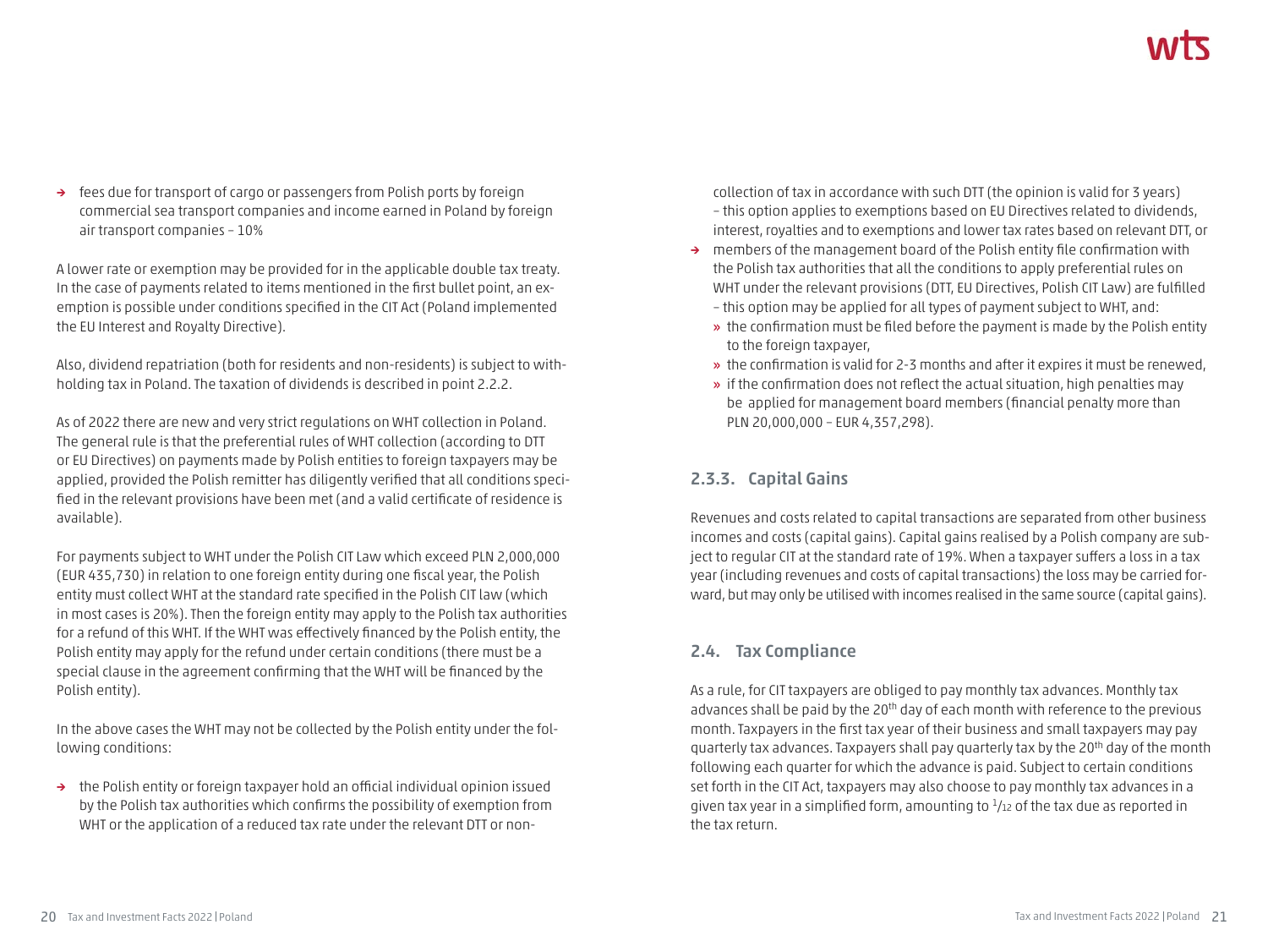By the end of the third month of each tax year, taxpayers shall submit tax returns to tax offices reporting the amount of income (loss) for the previous tax year. By the same date, they shall also pay the tax due or the difference between the tax due on the income reported in the tax return and the aggregate tax advances paid on a year-to-date basis.

### **2.5. Local Taxes**

The following local taxes and fees are applicable in the Polish tax system in 2022:

**→** Vehicle tax

The tax is imposed on entities owning vehicles weighing more than 3.5 tons.

**→** Property tax

The tax is imposed on entities which own land, buildings or parts thereof, or structures or parts thereof related to the conduct of business activity.

**→** Agricultural tax

The tax is imposed on entities that own agricultural land, except for land occupied for non-agricultural business activities.

**→** Forest tax

The tax is imposed on entities owning forests, except for forests occupied to conduct business activities other than forestry activities.

**→** Open-air market fee

The open-air market fee is imposed on entities conducting sales at open-air market places outside buildings or in their parts.

**→** Visitor fee

The visitor fee is imposed on individuals staying more than 24 hours for tourism, recreation or training purposes in towns with a favourable climate, valuable landscapes or conditions enabling people to stay for such purposes, and in resorts located in areas that have been granted the status of health protection areas - for each full day of stay in such resorts.

**→** Health resort fee

The health resort fee is imposed on individuals staying for more than 24 hours for health, tourism, recreation or training purposes in resorts which were granted the status of health resorts for each started day of their stay there.

**→** Stamp duty

Stamp duty is paid by an entity that wants to settle a particular official matter, such as issuing a certificate, issuing a permit or granting a power of attorney.

**→** Dog fee

The dog fee is charged on individuals who own dogs if the municipality in which the individual resides has established such a fee.

**→** Advertising fee

The advertising fee shall be collected from entities that have advertising boards or advertising devices within a given municipality. This fee may be charged only in areas where there are rules and conditions established by the local council for the location of landscape structures, billboards, advertising fixtures and fences.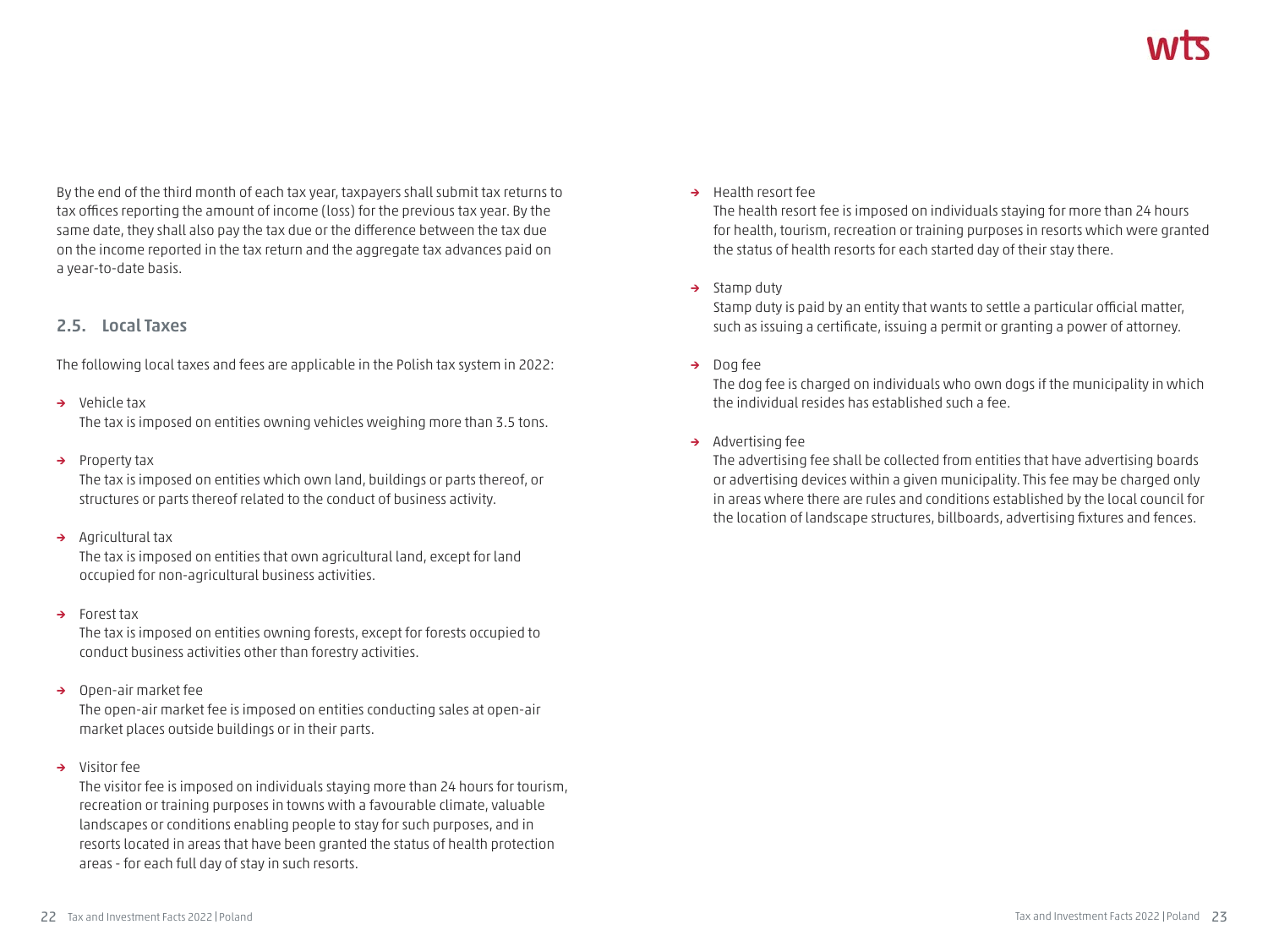### **3. Double Taxation Agreements**

According to Polish law, double tax treaties concluded by Poland take precedence over domestic tax laws. Most double tax treaties to which Poland is a party are based on the OECD Model Convention for taxes on income and on capital. At the moment, Poland is party to 93 double taxation treaties, including ones with all the EU Member States.

### **4. Transfer Pricing**

Transactions between related parties must follow the arm's length principle. Transfer pricing regulations are applied both to international and domestic transactions.

Polish regulations generally follow the OECD's Transfer Pricing Guidelines with respect to transfer pricing assessment methods. The following methods are applied: comparable uncontrolled price method, resale price method, cost plus method, profit split or transactional net margin method. Taxpayers are also allowed to apply other (undefined) methods (for example valuations). The tax authorities are obliged to follow the method applied by the taxpayer unless they are in a position to prove that applying another method is more appropriate in a specific case.

Poland has also implemented regulations concerning business restructurings, which strictly follow the OECD's approach in this respect.

Advance pricing agreements (APAs) are available in Poland. They are entered into for a maximum period of 5 years and can be extended. APAs may apply to planned transactions which will be concluded after the application for the APA has been filed or transactions that have already been concluded and are currently in progress. APA proceedings are payable. Investors planning business in Poland can apply for an APA that would be binding for the future Polish entity. The administration fee generally amounts to 1% of the transaction value and shall be limited to PLN 100,000 (EUR 21,786) for unilateral APAs and PLN 200,000 (EUR 43,573) for bilateral or multilateral APAs.

#### **Related parties – definition**

Transfer pricing regulations in Poland apply to entities (companies, partnerships or joint venture agreements) where one of the entities exerts influence on the other entity. In particular, this relates to conducting transactions / business dealings with:

- **→** related entities: direct/indirect shareholding ≥ 25%, management / personal ties resulting, among others, from employment or family connections (applies to domestic related parties)
- **→** the taxpayer's permanent establishments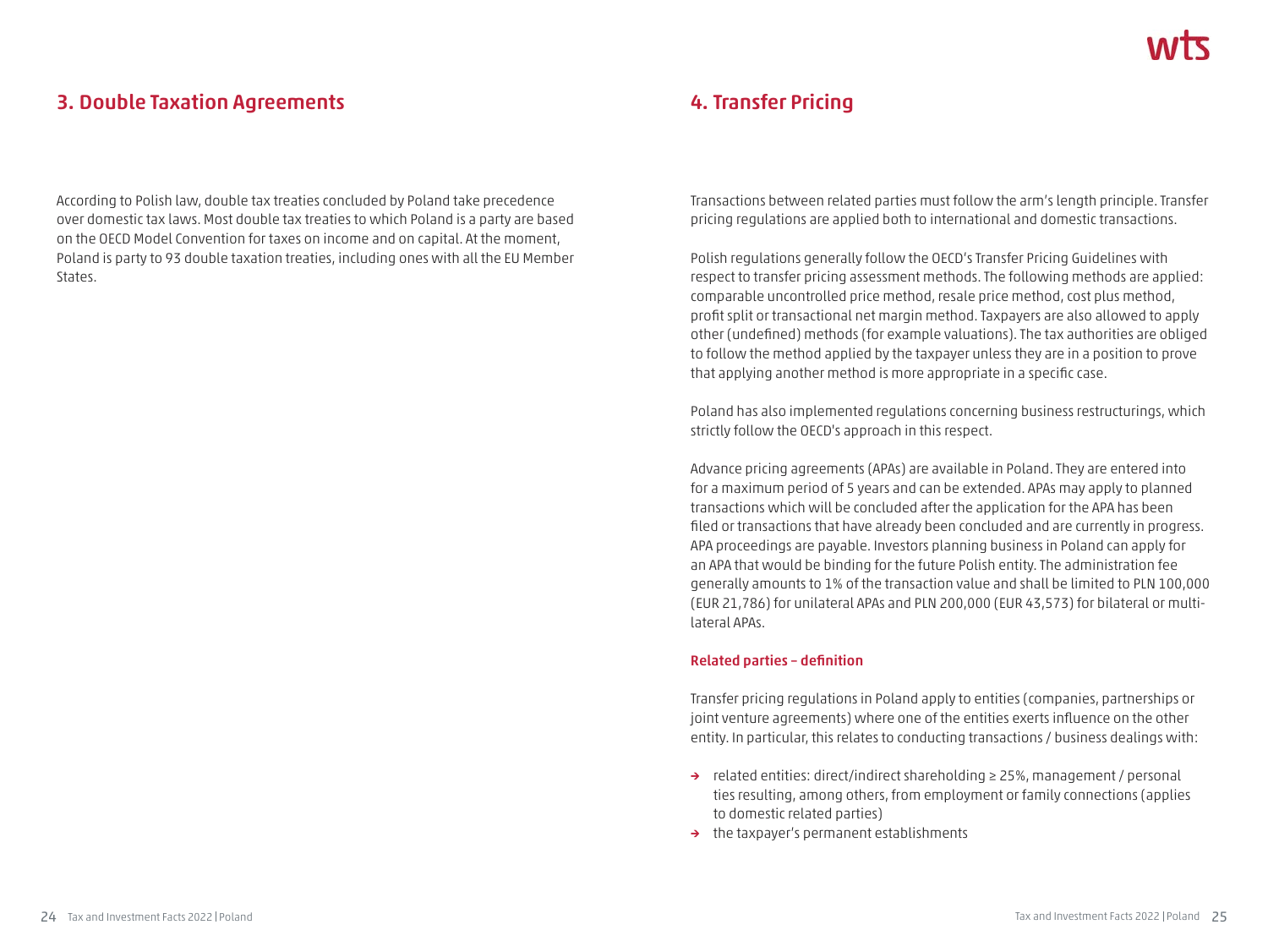#### **Transfer pricing documentation**

Transfer pricing documentation is fully in line with OECD BEPS Action 13 and follows the 3-tiered approach, i.e. local documentation (local file), documentation for groups of companies (master file) and report on global allocation of income and tax within the group (CbCR).

The local file and master file should be provided to tax authorities upon their formal request within the statutory deadline of 7 (until 2021) or 14 days (as from 2022).

#### **Local file**

The local file should contain relevant information for all transactions with the related parties that exceed a materiality level (annually):

- **→** PLN 10,000,000 (EUR 2,178,649) for transactions related to goods or financial transactions (amount of capital)
- **→** PLN 2,000,000 (EUR 436,730) for supplies of services or other transactions

Exemption from the local file obligation applies if the transaction is between Polish taxpayers which:

- **→** report taxable income (do not have taxable losses) and
- **→** do not benefit from CIT exemptions.

The local file should also be prepared:

- **→** if the other party is an entity which has its place of residence, registered office or management in a country or territory facilitating harmful tax competition (tax haven) and the value of the transaction exceeds PLN 100,000 (EUR 21,786) in the tax/financial year
- **→** for purchase transactions with related or unrelated entities, if the beneficial owner is based in a tax haven and the transaction value exceeds PLN 500,000 (EUR 108,932) for the tax/financial year (the beneficial owner shall be deemed to be based in a tax haven if the other party to the purchase transaction engages

in "settlements" with a haven-based entity which are of a "significant value", i.e. exceed PLN 500,000 – EUR 108,932 per tax/financial year)

The local file should be prepared in Polish.

The local file for transactions concluded in the 2021 tax year should be prepared by the end of the 9th month from the end of the tax year. For transactions made in the 2021 tax year, taxpayers are required to make a formal statement to the tax authorities that the local file for a particular year has been completed and prices are at arm's length. Such statements should be signed by the management board members. In addition, taxpayers are also obliged to submit an additional report on transfer pricing (TPR) electronically by the end of the 9<sup>th</sup> month from the end of the tax year.

Due to the changes to the Polish tax system the local file for transactions made in the 2022 tax year will have to be prepared by the end of the  $10<sup>th</sup>$  month from the end of the tax year. For transactions made in the 2022 tax year, taxpayers are required to submit the TPR report by the end of the11<sup>th</sup> month from the end of the tax year. The TPR will at the same time contain a statement to the tax authorities that the local file has been completed in accordance with the facts and the prices are at arm's length. The TPR should be signed by the management board members (or a designated board member) or by a professional representative who is an advocate, attorney-at-law, tax adviser or certified auditor.

#### **The master file**

- **→** Should be maintained by taxpayers that are members of capital groups (domestic or multinational) which
	- **»** prepare consolidated financial statements and
	- **»** recorded consolidated revenues in the prior financial year of more than PLN 200,000,000 (EUR 43,572,985)<sup>1</sup>.

 $1$  The CIT Act prescribes the exchange rate on the last day of the year preceding the period for which the master file has to be prepared. The value in EUR is applicable for the 2021 transfer pricing documentation.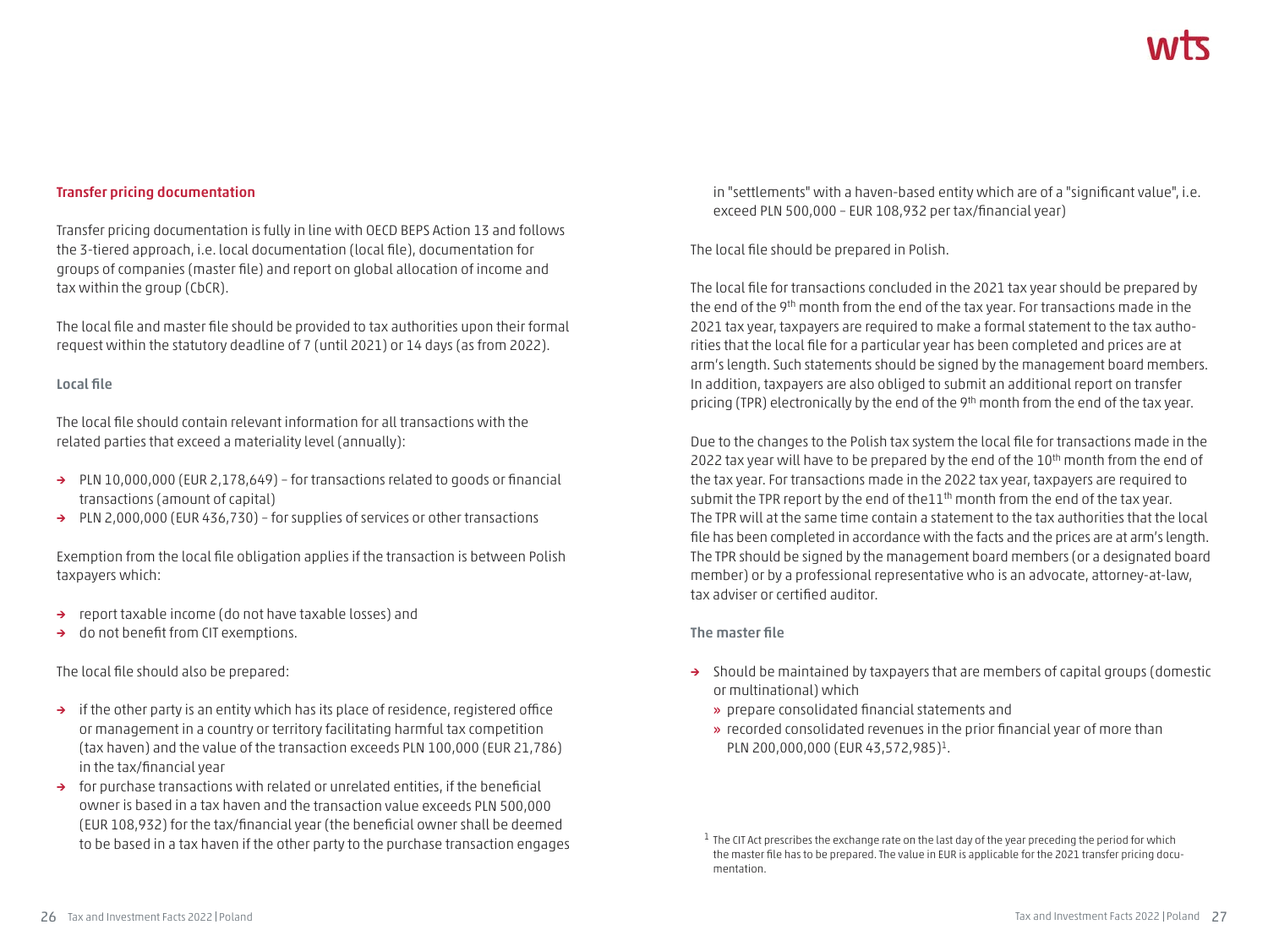- **→** Should be prepared by the end of the 12 months after the end of the financial year.
- **→** If the master file is prepared by the foreign entity, the English version is acceptable. However, the tax authorities can demand a Polish version, in which case the deadline is 30 days.

**Country-by-Country Report (CbCR)**

- **→** Should be provided to the tax authorities by an ultimate Polish parent company with consolidated revenues of more than EUR 750,000,000 or PLN 3,25 billion if the consolidated statements are prepared in PLN.
- **→** In certain cases the obligation to prepare CbCR can be shifted onto entities that are not ultimate parent companies, for example where the ultimate parent is not required to file CbCR in its home country.
- **→** Is to be provided to the tax authorities within 12 months of the fiscal year-end.

#### **Penalties**

**Transfer pricing adjustments and additional tax liability**

If pricing between related parties is not at arm's length, the tax authorities could assess and adjust the taxpayer's profit. In such cases the profit will be taxed according to income tax rates appropriate for the taxpayer. The taxpayer in such a situation must also take into account an additional tax liability at the rate of 10%, 20% or 30% of the adjusted amount. Thus the effective tax rate applied for the assessment could range from 29% to 49% depending on the circumstances of the case.

#### **Criminal fiscal liability**

Moreover, taxpayers are subject to criminal fiscal liability in connection with their transfer pricing obligations. Due to the aforementioned changes to the Polish tax system, liability differs depending on the year in which the transaction subject to the documentation obligations was made.

For transactions made in 2021, this liability relates to:

- **→** failure to submit, or to submit on a timely basis, a statement that the local file has been completed and prices are at arm's length, or issuing a statement containing information that is not factual
- **→** failure to submit, or to submit on a timely basis, a TPR, or filing a false TPR

For transactions made in 2022, this liability relates to:

- **→** failure to prepare local file or master file documentation, or preparing documentation that is not true to facts
- **→** preparing local file or master file documentation on an untimely basis
- **→** failure to submit a TPR or submitting a TPR that is inconsistent with the local file or the facts
- **→** submitting a TPR on an untimely basis

The above acts are prohibited by the Polish Fiscal Penal Code and may result in a fine. For transactions made in the tax years 2021 or 2022, such fines may range from 10 to 720-day fines (or up to 240-day fines in the case of an untimely submission of the TPR or preparation of documentation). The day fine, in turn, depends on the minimum wage in the given year and cannot be less than  $\frac{1}{30}$  of the minimum wage; at the same time, it cannot be higher than 400 times the minimum wage. This means that a fine for the activities prohibited above may be around PLN 900 (EUR 196) at least, and up to no more than PLN 26,000,000 (EUR 56,645) (per offence). In practice, the fine is assessed by the court, taking into account, among other things, the income and earnings capacity of the persons who engaged in the prohibited activity.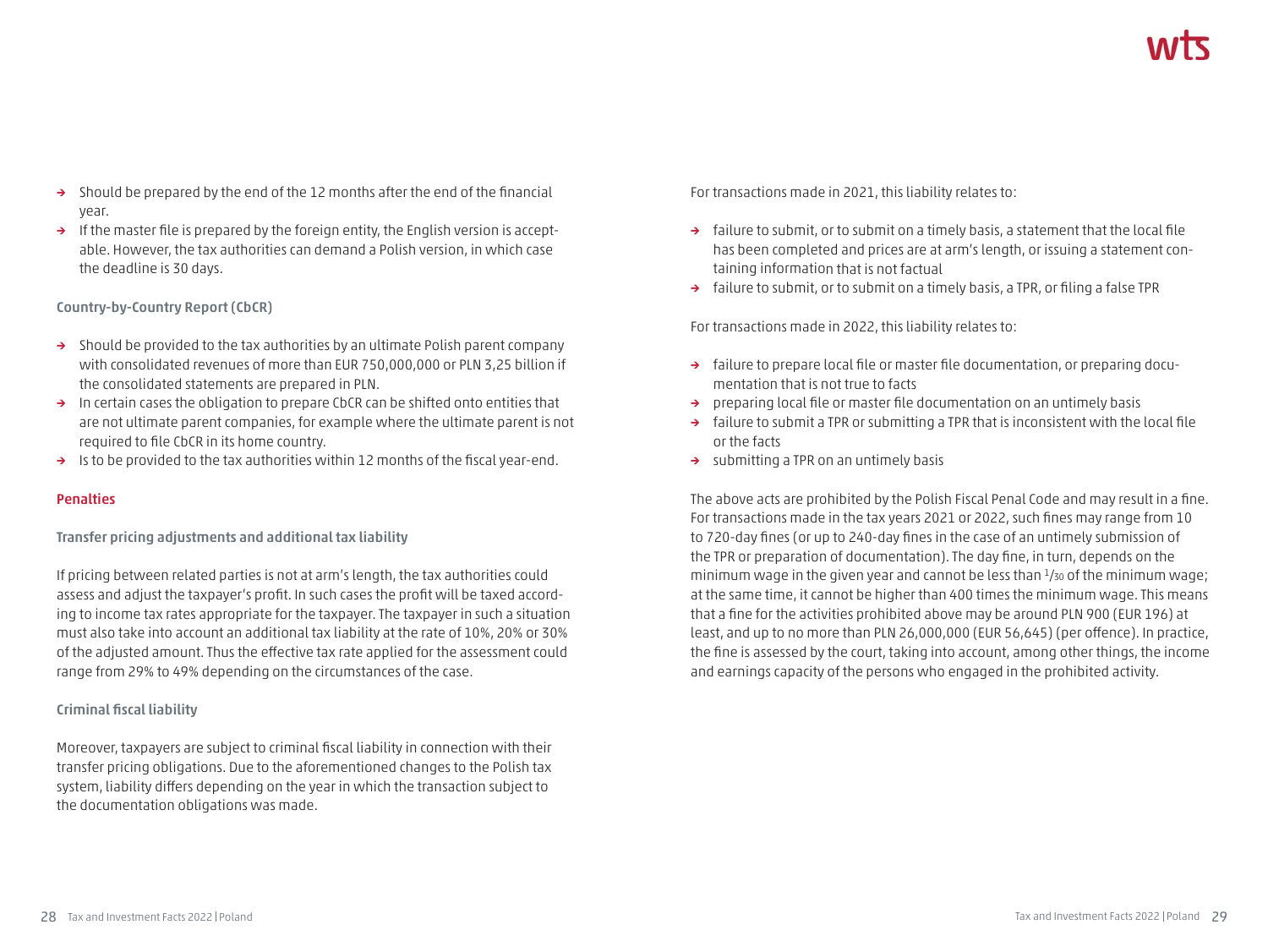### **5. Anti-Avoidance Measures**

#### **5.1. General Anti-Avoidance Rule**

The general anti-avoidance rule in Poland was introduced in July 2016 as a new part of the Tax Ordinance Act called "the clause against tax evasion". The clause is applicable in respect of acts performed primarily to achieve a tax benefit contrary to the provisions of tax law. This applies to activities carried out artificially, in particular, unjustified division of operations or involvement of intermediaries where there is no economic justification.

If circumstances of operation indicate that the achievement of a tax benefit was the only goal of the completed transaction, the result will be as if the transaction was not made.

The anti-avoidance rule established the Council for Combating Tax Evasion, which gives opinions on justified use of the clause.

Additionally, apart from the general anti-avoidance rule, Polish tax regulations provide for certain anti-avoidance rules which are dedicated to particular types of transaction like WHT collection or mergers. To ensure a more water-tight tax system, Poland has implemented ATAD II (to prevent hybrid mismatches) and DAC6. But the Polish DAC6 implementation has a much wider impact than the original directive as Mandatory Disclusure Rules (MDR) reporting obligations also extend to domestic arrangements, including VAT arrangements.

### **5.2. Thin Capitalisation Rules**

Thin capitalisation regulations relate to financial costs incurred towards any taxpayers (some exemptions apply e.g. for financial institutions), they are not dedicated strictly to transactions between related entities. Under Polish tax regulations, the financial costs are limited from a tax deductibility perspective. As a rule, the financial costs which exceed both of the thresholds below, during one financial year may not constitute a tax-deductible cost in this financial year. The thresholds are:

- **→** PLN 3,000,000 (EUR 653,594) or
- **→** 30% of the taxpayer's EBITDA calculated according to the special formula indicated in Polish CIT regulations.

The financial costs subject to this limitation are defined as all expenses incurred for gaining financing or for using financing, in particular interest (also interest including the initial value of fixed assets or intangibles), commissions, premiums, the financial part of leasing instalments, penalties for delays in payments, the cost of security of financial obligations. The value of financial costs is decreased by financial revenues received by the taxpayer.

If some financial costs are not tax-deductible in a given year due to thin capitalisation rules, they may be deducted in the following 5 years provided that these costs along with current financial costs are under the mentioned thresholds during such years. In addition, no tax deduction will be available as of 2022 for borrowing costs from a related party, to the extent they have been used directly or indirectly for equity transactions.

### **5.3. Controlled Foreign Company Provisions**

The obligation to tax income earned through controlled foreign companies ( CFCs) applies both to PIT and CIT payers. If a Polish tax resident holds, directly or indirectly, shares / votes / profit sharing rights in a foreign entity and this foreign entity meets the conditions specified in Polish tax law to recognise it as a CFC, the income of the CFC is subject to taxation in Poland. The income earned through a CFC is taxable at 19%. There are also other compliance obligations related to CFC regulations: separate records and registers for CFC purposes kept according to Polish regulations, separate tax returns presenting CFC's income.

What is more, the recent CIT amendments introduced as part of the Polish Deal package impose additional controversial regulations intended to provide for a more water-tight tax system, such as a flat-rate "tax on shifted income" or a "minimum income tax".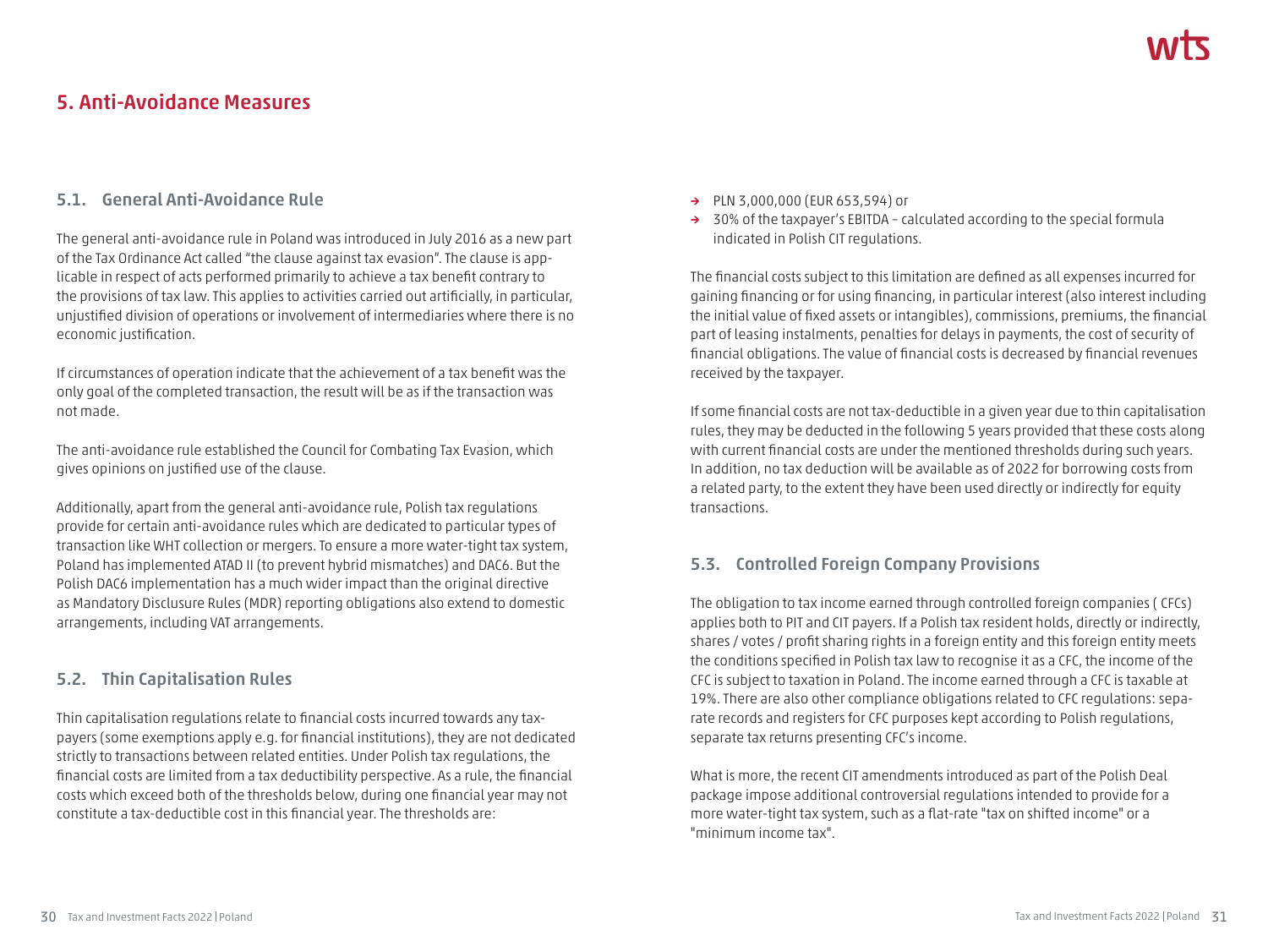### **6. Taxation of Individuals / Social Security Contributions**

Individuals are subject to personal income tax and social security contributions. Obligations depend on the income source and/or the individual's residency status.

#### **6.1. Residency Rules**

An individual will be treated as a resident of Poland if:

- **→** the centre of their personal or business interests is in Poland (centre of vital interests), or
- **→** they are present in Poland for more than 183 days in a tax year.

#### **6.2. Income Liable to Tax**

The Personal Income Tax Act defines 9 income sources:

- **→** employment relationship and related legal relationships, retirement or disability pension
- **→** personal services
- **→** business activity
- **→** special sectors of agricultural production
- **→** rent, lease and related sources
- **→** capital gains
- **→** activities conducted by controlled foreign companies (CFC)
- **→** sale of real property, personal property, right of perpetual usufruct of land and related sources
- **→** tax on unrealised capital gains (exit tax)
- **→** other sources

Polish tax residents are subject to full tax liability (unlimited taxation) in Poland, i.e. they must declare and tax in Poland all of their world-wide income (revenue).

Foreign tax residents are subject to partial tax liability (limited taxation) in Poland, i.e. they must declare and tax in Poland only their Polish-sourced income (revenue).

#### **6.3. Allowable Deductions**

Allowable deductions may decrease income or tax.

Deductions from income include, without limitation:

- **→** the employee's part of social security contributions paid in Poland, in an EU/EEA country or in Switzerland
- **→** donations for public benefit organisations, religious cult purposes or blood donations – up to 6% of annual income
- **→** payments made by the taxpayer to his/her individual pension account, up to limits specified in in other legal acts
- **→** rehabilitation expenses up to the limits specified in the Personal Income Tax Act
- **→** internet expenses up to PLN 760 (EUR 166) per year
- **→** middle class tax relief for employees and sole traders taxed at progressive rates (17%/32%) and having a monthly income of between PLN 5,701 and PLN 11,141 (PLN 68,412 and PLN 133,692 annually) = EUR 1,242 to EUR 2,427 monthly (EUR 14,905 to EUR 29,127 annually) – the amount of relief is calculated based on a formula specified in the Personal Income Tax Act
- **→** expenses for membership fees paid to trade unions up to PLN 300 (EUR 65) per year

Deductions from tax include, without limitation:

- **→** child-raising allowance, the amount of which depends on the taxpayer's income, marital status (single/married) and the number of children
- **→** single-parent relief deduction of PLN 1,500 (EUR 327) from annual tax payable

As of 2022, the health insurance contribution is no longer deductible.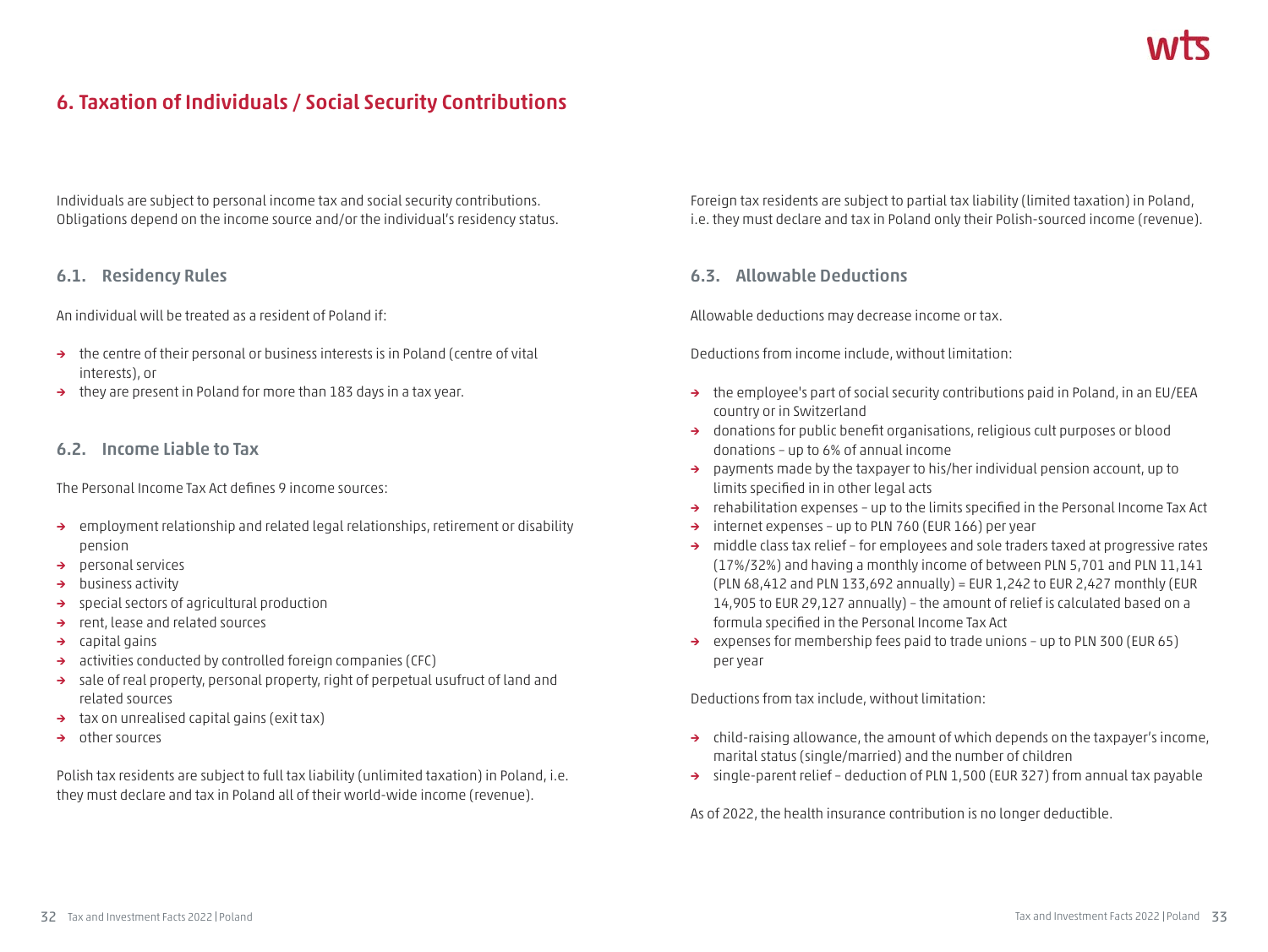#### **6.4. Tax Rates**

In general, the tax rates are progressive: annual taxable income up to PLN 120,000 (EUR 26,144) is taxed at the rate of 17% and anything above that is taxed at the rate of 32%.

Special rules of taxation apply in particular to:

- **→** capital gains taxable at the rate of 19%
- **→** specific income of non-residents taxable at the flat rate of 10% or 20%
- **→** income from the sale of real property, right of perpetual usufruct of land and the like – taxable at the rate of 19%
- **→** activities conducted by controlled foreign companies taxable at the rate of 19%
- **→** business income taxable progressively or, if statutory conditions are met, at the rate of 19%
- **→** tax on qualifying income from qualifying intellectual property rights (so called IP Box relief) – taxable at the rate of 5%

The tax-free amount in 2022 is PLN 30,000 (EUR 6,536). The tax-free amount is applicable only when income is taxed at progressive tax rates (17% and 32%). The tax-free amount actually works in such a way that the tax payable is reduced each month by the tax-free amount of PLN 425 (EUR 93).

#### **6.5. Tax Compliance**

The tax year is the calendar year.

Tax is payable on a monthly, quarterly or annual basis, depending on the income source.

The deadline for annual tax payments and filing annual income tax returns is 30 April of the year following the tax year, except for non-residents leaving Poland before that date, in which case the deadline is the day of departure.

### **6.6. Social Security Contributions**

The types of obligatory social security contributions and their tax bases depend on the income source.

For employment, contributions are based on monthly incomes, except for health insurance contributions based on monthly incomes less pensions, as well as disability insurance contributions payable by the employee and sickness insurance contributions.

The employee is required to pay contributions towards:

- **→** pension (9.76%) and disability insurance (1.50%) up to an annual income ceiling (gross income of PLN 177,660 – EUR 38,706 – in 2022)
- **→** sickness (2.45%) and health (9%) insurance irrespective of employee's income level

The employer is required to pay contributions towards:

- **→** pension (9.76%) and disability insurance (6.50%) up to an annual income ceiling (gross income of PLN 177,660 – EUR 38,706 – in 2022)
- **→** accident insurance (ranges from 0.40% to 3.33%, depending on sector of employer's activity and number of employees), Labour Fund (2.45%) and Employee Benefits Fund (0.1%) – irrespective of employee's income level

People not covered by social security on a mandatory basis may access the pension, disability and health insurance system on a voluntary basis.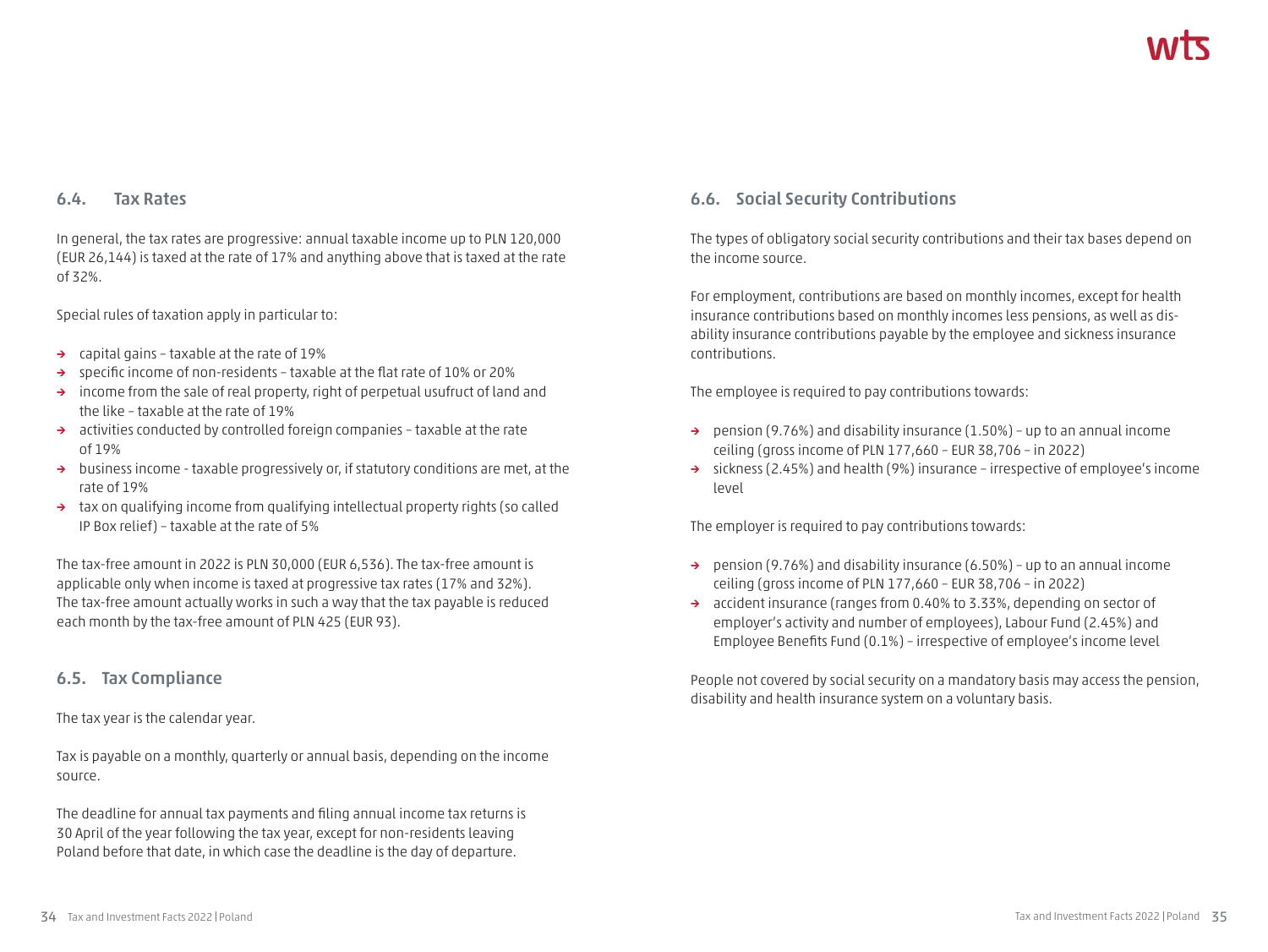### **7. Indirect Taxes**

Poland levies the following 3 indirect taxes: value added tax (goods and services tax), excise duty and gambling tax.

#### **7.1. Value Added Tax / Goods and Services Tax**

Polish value added tax is regulated by the Act of 11 March 2004 (the VAT Act) based on EU legislation, and in particular, on Directive 2006/112/EC on the common system of value added tax (the VAT Directive).

The VAT Act mentions 5 types of transaction:

- **→** supplies of goods and services
- **→** exports of goods
- **→** imports of goods
- **→** intra-Community acquisitions of goods from EU Member States to Poland for a consideration
- **→** intra-Community supplies of goods

The standard VAT rate in Poland is 23% and is applicable to domestic supplies of goods and services. A reduced rate of 8% applies to suppliers of certain food items, medical products, hospitality services or community housing. The other reduced VAT rate of 5% applies to suppliers of certain food items, e.g. bread, dairy products, meat and certain publications.

The VAT Act has a special regulation for supplies of goods in international trade. Taxable persons selling goods to buyers in EU countries may zero-rate their supplies if they qualify as intra-Community supplies of goods. The zero rate also applies to exports of goods from Poland outside of the European Union (if part of taxable activities).

If purchasing goods transferred from an EU Member State to Poland, Polish taxable persons must self-assess their VAT (reverse charge mechanism). Intra-Community acquisitions of goods are generally VAT-neutral for Polish taxable persons (the amount of output VAT equals the amount of input VAT).

In the case of imports of goods from outside the European Union into Poland, output VAT is typically paid to the customs office that clears the imported goods. In select cases it is possible to avoid paying VAT to the customs office and account for the import in a VAT return (postponed accounting system, similar to reverse charging).

In the case of cross-border services, a VAT charge may arise in Poland if Poland is the place of taxation in accordance with the VAT Act. In this respect, for services provided between taxpayers (on a B2B basis) with their registered offices/places of residence/ permanent places of business in different countries, the primary place of taxation is the country of the registered office/place of residence/permanent place of business of the entity purchasing the service. The opposite applies to services provided by taxable persons to non-taxable persons (B2C).

There are several exceptions to the above rules, for instance, the place of taxation for services related to immovable property is always the place (country) in which the property is situated.

#### **VAT exemptions**

The VAT Act contains a list of activities (mainly services) that may be exempt from VAT, e.g. financial, insurance, medical, some educational, social security or culture-related services. Furthermore, there is VAT exemption for suppliers of certain real properties.

#### **Split payment mechanism**

Split payment mechanism is a mode of paying VAT from purchase invoices. The gross payment under an invoice is automatically split by the bank and VAT is transferred to a sub-account (VAT account) while the net amount goes to the main account. Split payment may only be applied when the supplier maintains a PLN bank account in a Polish-based bank.

Voluntary split payment may be applied to all payments by purchasers in B2B transactions. Obligatory split payment applies to invoiced supplies of goods and services listed in Schedule 15 to the VAT Act with a gross value of more than PLN 15,000 (EUR 3,268). Customers avoiding the obligatory split payment mechanism may be fined.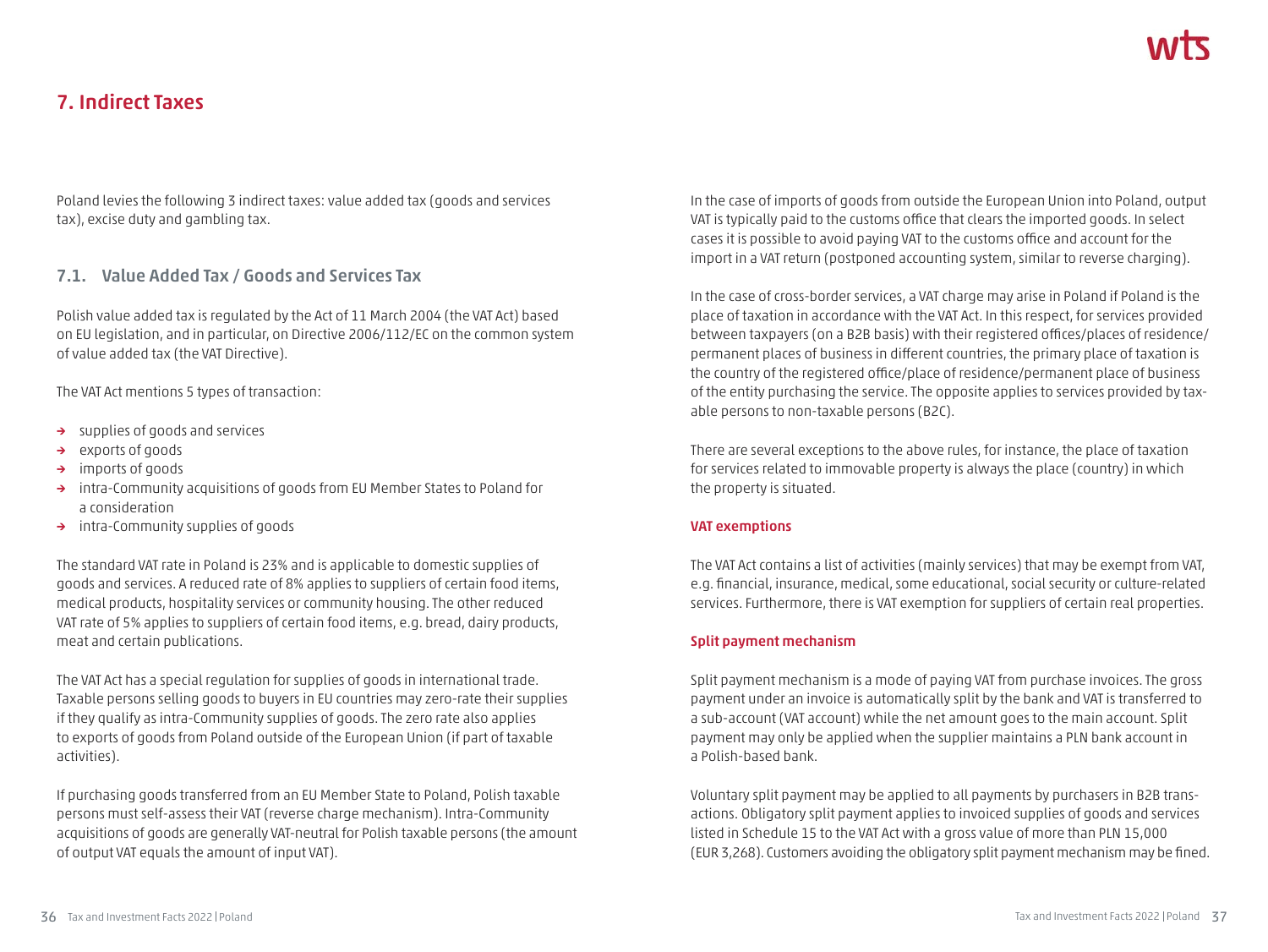### **8. Inheritance and Gift Tax**

#### **White list of taxable persons for VAT purposes**

The white list is an online database of VAT-taxable persons in Poland published by the Ministry of Finance. It contains basic information: name, address, bank account (only includes bank accounts maintained by Polish-based banks). The register makes it possible to verify the supplier's VAT status, which is crucial in effectively defending input VAT deduction and complying with due diligence verification requirements. If an invoice payment above the gross amount of PLN 15,000 (EUR 3,268) is made to a bank account which is not on the white list, the payment cannot be deducted for corporate tax purposes.

#### **VAT group**

A VAT group can be created by entities connected financially, organisationally or economically, as specifically defined in the VAT Act. The connections must exist at the time of forming the group and throughout its life. A VAT group is registered for VAT as a separate taxable person, with the group leader representing it in dealings with other taxable persons and tax authorities. Supplies of goods and services between group members are out of the scope of VAT and do not have to be invoiced.

#### **7.2. Others**

#### **Excise duty**

Excise duty is levied in Poland on passenger cars and the consumption of the following goods: energy products, electricity, alcoholic beverages, tobacco products and raw tobacco. These goods are called excise goods.

#### **Gambling tax**

The Polish Gambling Law regulates the terms and conditions of conducting the activity within the field of games of chance, betting and slot machines.

Inheritance and gift tax applies to acquisitions by an individual of property or property rights by way of succession, legacy/sublegacy, gift, severance of joint title for no consideration, usucaption, legitime, etc.

Such acquisition is subject to taxation if:

- **→** the property is located in Poland / property rights are exercised in Poland, or
- **→** the property is located abroad / property rights are exercised abroad, but the beneficiary was a Polish citizen or had a place of permanent residence in Poland upon the succession or executing the gift instrument.

#### **8.1. Taxable Base**

The taxable base is the value of acquired property or property rights, after deducting debts and burdens, determined in compliance with the status of the property or property rights at the date of acquisition and the market prices as at the date when the inheritance and gift tax arose.

#### **8.2. Valuation**

Tax rates depend on:

- **→** the "tax bracket", which reflects the kinship between the benefactor and the beneficiary
- **→** the taxable base

In general, the tax rates vary from 3% to 20%.

For each tax bracket, the Inheritance and Gift Tax Act provides for a tax-free amount. For closest relatives (spouse, ascendants, descendants, siblings, stepchildren, stepparents), the total value of the inheritance or gift may be exempt from taxation, if statutory conditions are met.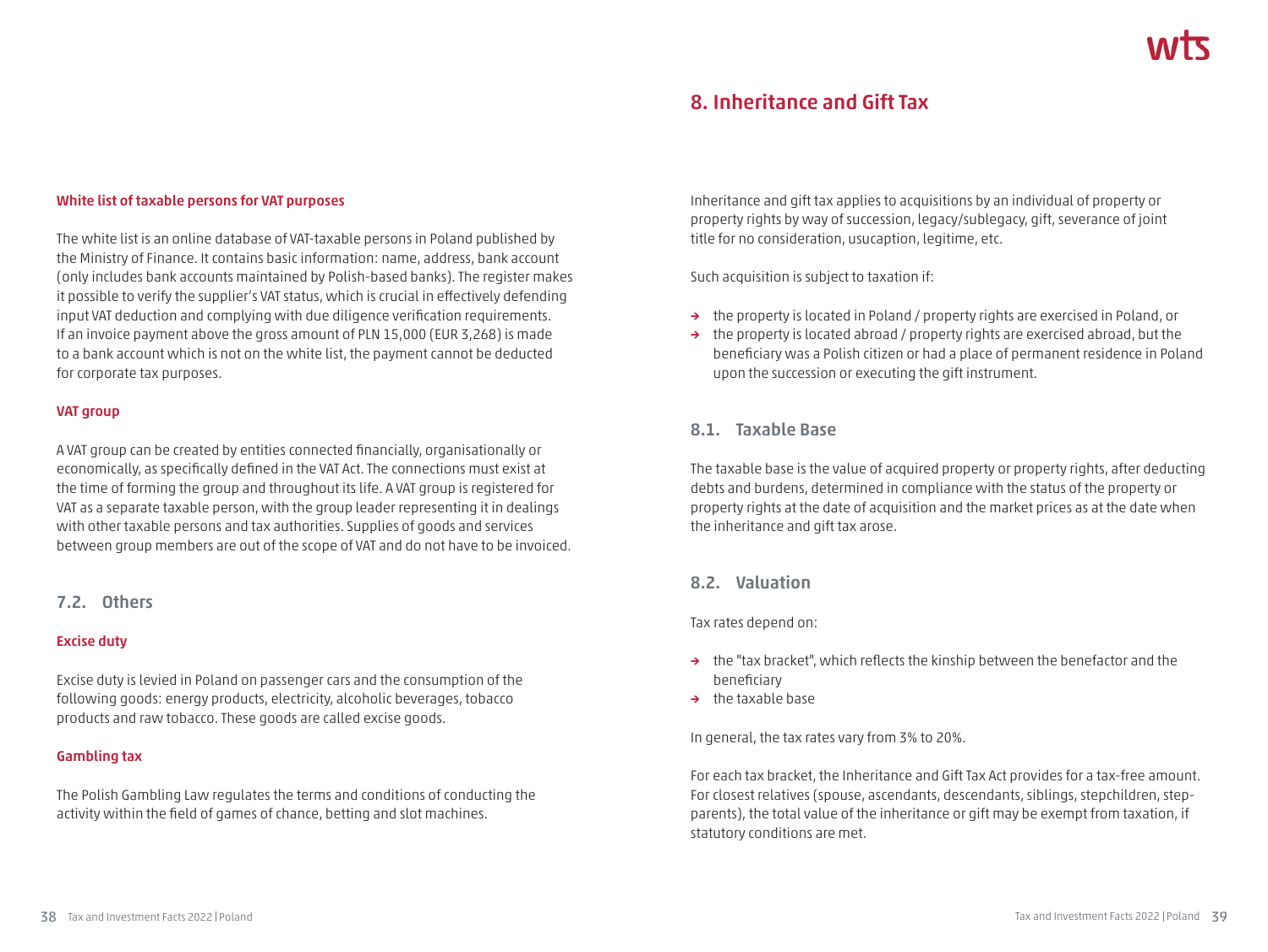### **9. Wealth Tax**

In Poland, real estate tax is payable by the owner, possessor or perpetual usufructholder of the land/building/structure used for business activities. The real estate tax rates are set by local authorities. However, there are maximum tax rates which are governed by national tax regulations. The local authorities may grant exemptions for certain types of real estate.

As a rule, the tax base is:

- **→** for land area
- **→** for buildings or parts thereof usable area
- **→** for structures or parts thereof related to business activities the value referred to in the regulations on income taxes

In the case of natural persons, real estate tax for a fiscal year is determined by the local tax authorities by way of a decision. The real estate tax is payable in 4 instalments.

Legal entities are required to submit real estate tax returns to local tax authorities by 31 January of each fiscal year. The real estate tax instalments are payable each month no later than on the 15<sup>th</sup> day of the month, except January, when they are payable by 31 January.

### **10. Other Taxes / Reporting Obligation**

Several tax compliance duties have recently been imposed in Poland that are not typical for other jurisdictions. For example:

- **→** the duty to issue and publish a tax strategy report applies to all groups of companies and to taxpayers whose annual revenue exceeds the equivalent of EUR 50,000,000 in a tax year
- **→** the duty for real estate companies to disclose to tax authorities any entities which hold, directly or indirectly, an equity interest in them by way of shares, fund units or similar rights

The net income (loss) must be reported to tax authorities by non-resident taxpayers whose income is derived exclusively from cross-border mergers or divisions.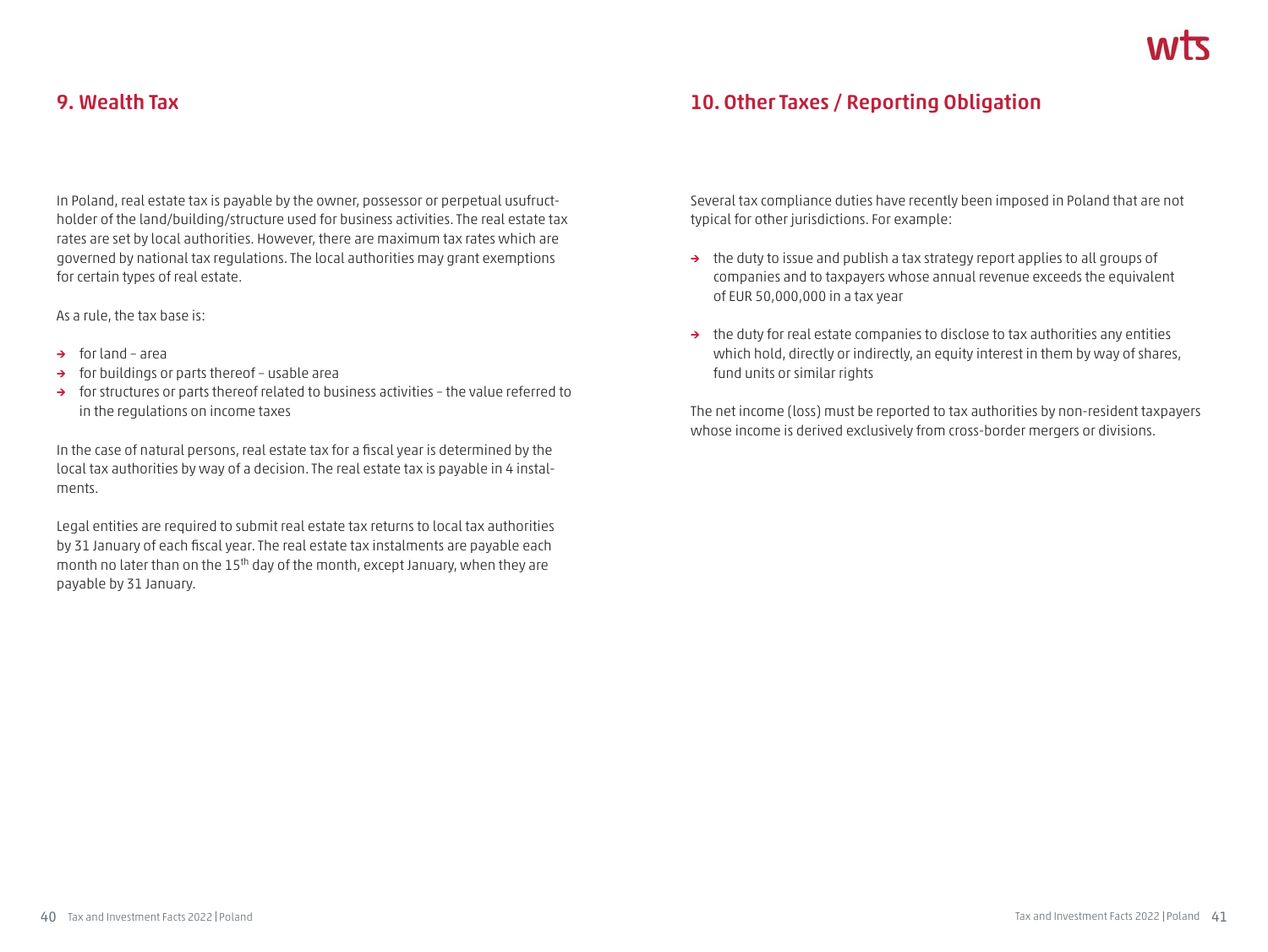#### **Disclaimer**

WTS Global P.O. Box 19201 3001 BE Rotterdam The Netherlands info@wts.de wts.com

Contact Central Eastern Europe Tamás Gyányi tamas.gyanyi@wtsklient.hu +36 1 887 3700

The euro amounts in the booklet are calculated using the exchange rate  $EUR 1 = PLN 4.59$ 

This issue of Tax and Investment Facts is published by WTS Global. The information is intended to provide general guidance with respect to the subject matter. This general guidance should not be relied on as a basis for undertaking any transaction or business decision, but rather the advice of a qualified tax consultant should be obtained based on a taxpayer's individual circumstances. Although our publication is carefully reviewed, we accept no responsibility in the event of any inaccuracy or omission. For further information consult your contact within WTS Global or one of the listed contacts.

### **WTS Global – Locally rooted – Globally connected**

#### **About**

With representation in over 100 countries, WTS Global has already grown to a leadership position as a global tax practice offering the full range of tax services and aspires to become the preeminent non-audit tax practice worldwide. WTS Global deliberately refrains from conducting annual audits in order to avoid any conflicts of interest and to be the long-term trusted adviser for its international clients. Clients of WTS Global include multinational companies, international mid-size companies as well as private clients and family offices.

The member firms of WTS Global are carefully selected through stringent quality reviews. They are strong local players in their home market who are united by the ambition of building a truly global practice that develops the tax leaders of the future and anticipates the new digital tax world.

WTS Global effectively combines senior tax expertise from different cultures and backgrounds and offers world-class skills in advisory, in-house, regulatory and digital, coupled with the ability to think like experienced business people in a constantly changing world.

For more information please see: wts.com